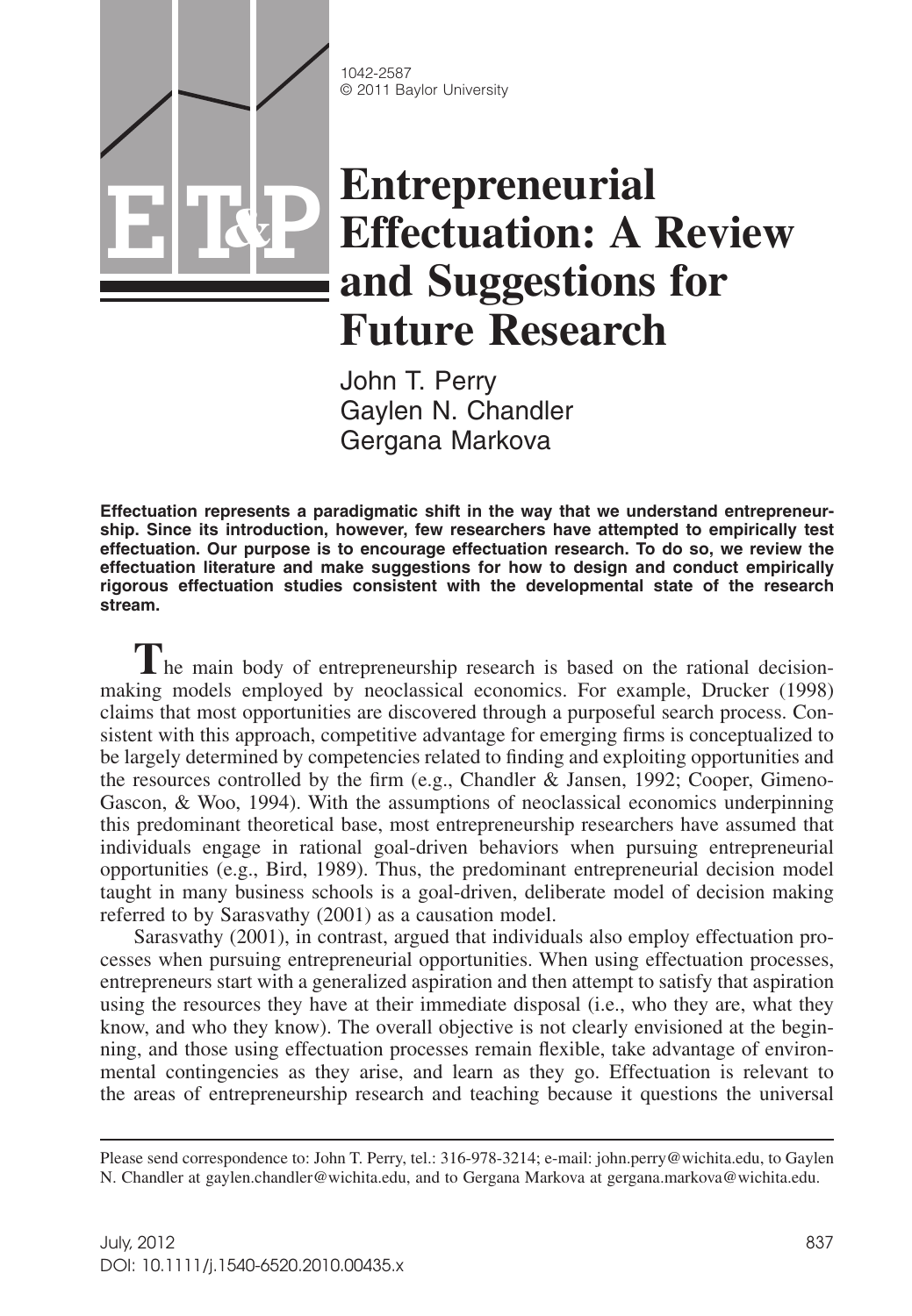applicability of causation-based models of entrepreneurship (Stevenson & Gumpert, 1985) to the entrepreneurial process (Morris, Kuratko, & Covin, 2008). Thus, effectuation (Sarasvathy) represents a paradigmatic shift in the way that we understand entrepreneurship. Since the introduction of effectuation (Sarasvathy), however, only a few researchers have attempted to empirically model and test effectuation. This lack of research is surprising because effectuation suggests how individuals might act in situations in which the assumptions of causal strategy are not met and because effectuation research has the potential of making a significant contribution to the entrepreneurship literature. The importance of effectuation therefore raises the question—why has effectuation research not grown more quickly?

From our review of the effectuation literature, we conclude that some of the reasons effectuation research has not grown more quickly relate to the following: the fact that effectuation represents a challenge to conventional, entrenched entrepreneurial strategy wisdom; the complexity associated with developing consistent, observable behavioral variables from a cognition-based theory; and the difficulty related to developing and validating effectuation (and causation) measures. In spite of these challenges, we believe that effectuation holds much promise for the entrepreneurship literature, and we offer suggestions for how researchers can address these challenges.

Our purpose is to encourage effectuation research. To do so, we adapt classification systems used by previous review articles to analyze the existing research (Chandler & Lyon, 2001; McGrath, 1982; Scandura & Williams, 2000). We then review the emerging stream of effectuation literature in light of the framework provided by Edmondson and McManus (2007), which states that the methodologies employed should be contingent on the state of development of the field of research. In reviewing the effectuation literature, we analyze the methodological fit, or the consistency among elements of a research project—research questions, prior research, study design, and theoretical contribution relative to the developmental state of the effectuation research stream. This analysis allows us to identify the state of progress in the research and to suggest specific next steps that will move the stream forward. Study design appropriate to the field's state of development is important because it influences the degree to which an article's results may be viewed as valid, reliable, and generalizable (Cook & Campbell, 1979) and the impact an article will have on the field (Bergh, Perry, & Hanke, 2006).

We begin by describing effectuation theory and reviewing the effectuation literature. We then identify research design challenges that are particularly problematic for effectuation research. We argue that each of these challenges can be mitigated if researchers are aware of them and design studies that take the challenges into account. Finally, we offer suggestions for how future researchers can address the challenges.

### **An Effectuation Primer**

Sarasvathy (2001) stated that "effectuation processes take a set of means as given and focus on selecting between possible effects that can be created with that set of means" (p. 245). She contrasts effectuation processes to causation processes, which she stated "take a particular effect as given and focus on selecting between means to create that effect" (p. 245). In the context of attempting to start new businesses, Sarasvathy argued that effectual logic is emphasized in the earlier stages of venture creation with a transition to more causal strategies as the new firm and market emerge out of uncertainty into a more predictable situation. Moreover, she noted that effectual logic is likely to be more effective in settings characterized by greater levels of uncertainty.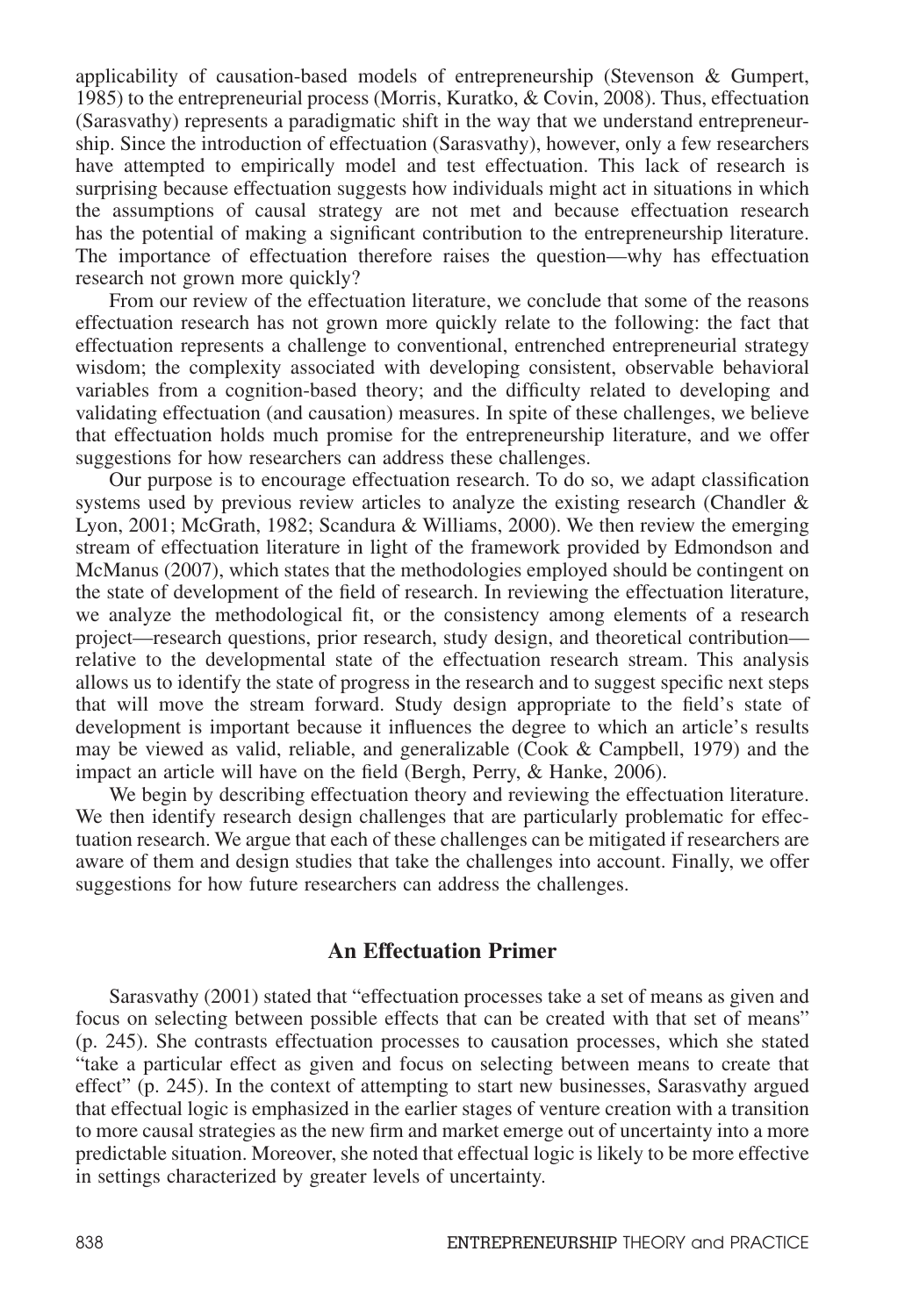Although Sarasvathy (2001) stated that there are behaviors that are typical of effectuation and causation, effectuation and causation fundamentally refer to cognitive processes. Sarasvathy (1998) used think-aloud protocols in which she asked experimental subjects to continually talk aloud and describe what they are thinking as they were faced with problems and decisions. The experts' underlying logic was extracted from their thinking aloud about the actual problem presented to them. Based on relationships that she found between her subjects' thinking aloud and the behavior that they took in reaction to the problems they faced (i.e., their observed decisions), Sarasvathy developed five behavioral principles that relate to effectuation and causation. The behaviors linked to these principles, or sub-constructs, she proposed, could be observed and therefore could be tested using methods designed to capture behavior to differentiate causation and effectuation. The five sub-constructs include: (1) beginning with a given goal or a set of given means; (2) focusing on expected returns or affordable loss; (3) emphasizing competitive analysis or strategic alliances and precommitments; (4) exploiting preexisting knowledge or leveraging environmental contingencies; and (5) trying to predict a risky future or seeking to control an unpredictable future. When an individual uses causal logic, he or she will begin with a given goal, focus on expected returns, emphasize competitive analyses, exploit preexisting knowledge, and try to predict an uncertain future. When an individual uses effectual logic, he or she will begin with a given set of means, focus on affordable loss, emphasize strategic alliances, exploit contingencies, and seek to control an unpredictable future. Since Sarasvathy introduced effectuation, a few researchers have attempted to empirically measure and test effectuation and causation. We review those studies and the conceptual effectuation literature in the next section.

### **Effectuation Literature Review**

To identify the effectuation literature, we searched for mentions of "effectuation" in article titles and abstracts and we read each of the articles that have cited Sarasvathy (2001). After discarding articles that referred tangentially to effectuation, we developed a list of 29 articles in which effectuation was a main topic. Sixteen of these articles were conceptual (they did not present data), and 13 were empirical. Among the empirical articles, seven were experimental studies, and six were field studies (five field studies that used primary data and one field study that used secondary data—a meta-analysis). We reviewed both conceptual and empirical articles because although conceptual articles do not employ research methods, they contribute to the developmental state of a research program and can influence research methods used in later studies (Edmondson & McManus, 2007).

The first articles referring to effectuation were published in 1998 (Sarasvathy, Simon, & Lave, 1998) and 2001 (Sarasvathy, 2001). Why is it taking so long for effectuation research to take off? Although it seemed to us that a decade is a long time to start moving research from a nascent to an intermediate phase, we also believe that given the nature of the field, that should be expected. To gain a sense of how long paradigm shifts take in the field of management theory, we conducted a brief analysis of three paradigm shifts related to the introductions of upper echelons theory, the resource-based view of the firm, and the punctuated equilibrium model of organizational change. We found that according to the Social Science Citation Index, from the publication of the article that coined the term "upper echelons" (Hambrick & Mason, 1984) to the first year in which there were more than 10 articles in which "upper echelons" appeared in the article's title or list of keywords, 23 years passed. We found that 13 years passed between the publication of the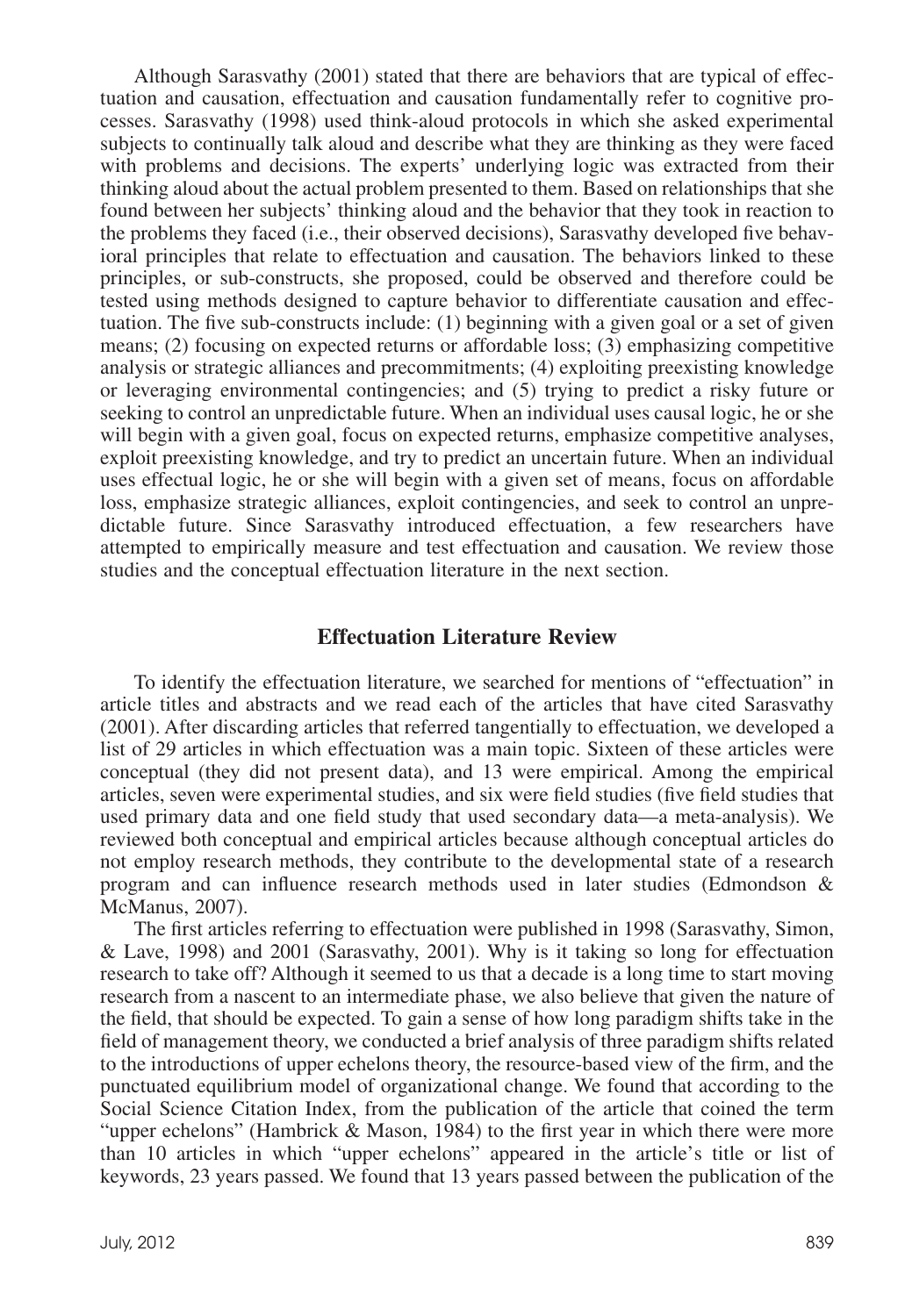article that coined the term "resource-based view" (Wernerfelt, 1984) and the first year in which there were more than 10 resource-based view articles; and we found that 19 years passed between the publication of the article that coined the term "punctuated equilibrium" (Gersick, 1988) and the first year in which there were more than 10 punctuated equilibrium articles. This suggests that effectuation research is still in its infancy.

Pfeffer (1993) pointed out that paradigm shifts are slower in fields where there is less consensus of opinion regarding accepted paradigms, theories, and models. For example, the research cycle is slower in the social sciences than in the physical sciences. In addition, Salancik, Staw, and Pondy (1980) pointed out that fields in which there is more consensus are more efficient in their communication of new ideas and new findings.Although the main body of entrepreneurship research is based on the causal logic of neoclassical economics, there are still few theories and concepts in the entrepreneurship literature that have near universal acceptance. Therefore, following Pfeffer's logic, new ideas such as effectuation that represent significant paradigm shifts will be relatively slow to emerge in a field such as entrepreneurship where there is still little consensus. The theory, concepts, and constructs must be sufficiently understood before they can be measured and tested. An analysis of the publication dates of effectuation articles (shown later in Tables 1–4) indicates that effectuation research seems to be following the expected pattern. Initially, theoretical articles described the concepts and potential constructs. More recently, researchers (e.g., Chandler, DeTienne, McKelvie, & Mumford, in press; Wiltbank, Read, Dew, & Sarasvathy, 2009) are developing measures and testing relationships with other variables. In this way, the effectuation research is moving toward an intermediate level of research.

To show that progression, we used the classification schemes that have been used in prior review articles (McGrath, 1982; Scandura & Williams, 2000) to analyze the effectuation literature. First, we classified each article's research strategy according to Scandura and Williams' modified version of McGrath's typology of research strategies. The research strategy types include formal theory/literature review, sample survey, laboratory experiment, experimental simulation, field study—primary data, field study secondary data, field experiment, judgment task, and computer simulation. Because of the small number of effectuation articles, we consolidated the articles into four broader research strategy categories: conceptual articles, experimental studies, field studies primary data and field studies—secondary data. We classified articles' research strategies first because the type of research strategy employed influences the type of methods used. For the conceptual articles, we captured (or imputed) the main research question and we characterized the main theoretical contribution. We also categorized the main research question and theoretical contribution for the experimental and field studies. Additionally, for the empirical articles, we collected information about the data source and sample, the types of analyses used, the results, and the extent to which the article fully considered effectuation (i.e., how many of the five effectuation sub-constructs were examined). For the field studies, we also collected information about whether the data were primary or secondary, the study's time frame, level of analysis, the construct validation and reliability procedures used, and dependent variables. Using the contingency framework proposed by Edmondson and McManus (2007) and the classification scheme proposed by Scandura and Williams, we then evaluated the existing effectuation literature.

Research programs vary in their level of maturity. According to Edmondson and McManus (2007), the state of a research program may be classified as nascent, intermediate, or mature. Nascent research programs are characterized by open-ended research questions, qualitative methods (for empirical studies), and calls by authors to expand on the suggestive theory thus far developed. Intermediate research programs are characterized by research questions that propose relationships between new and established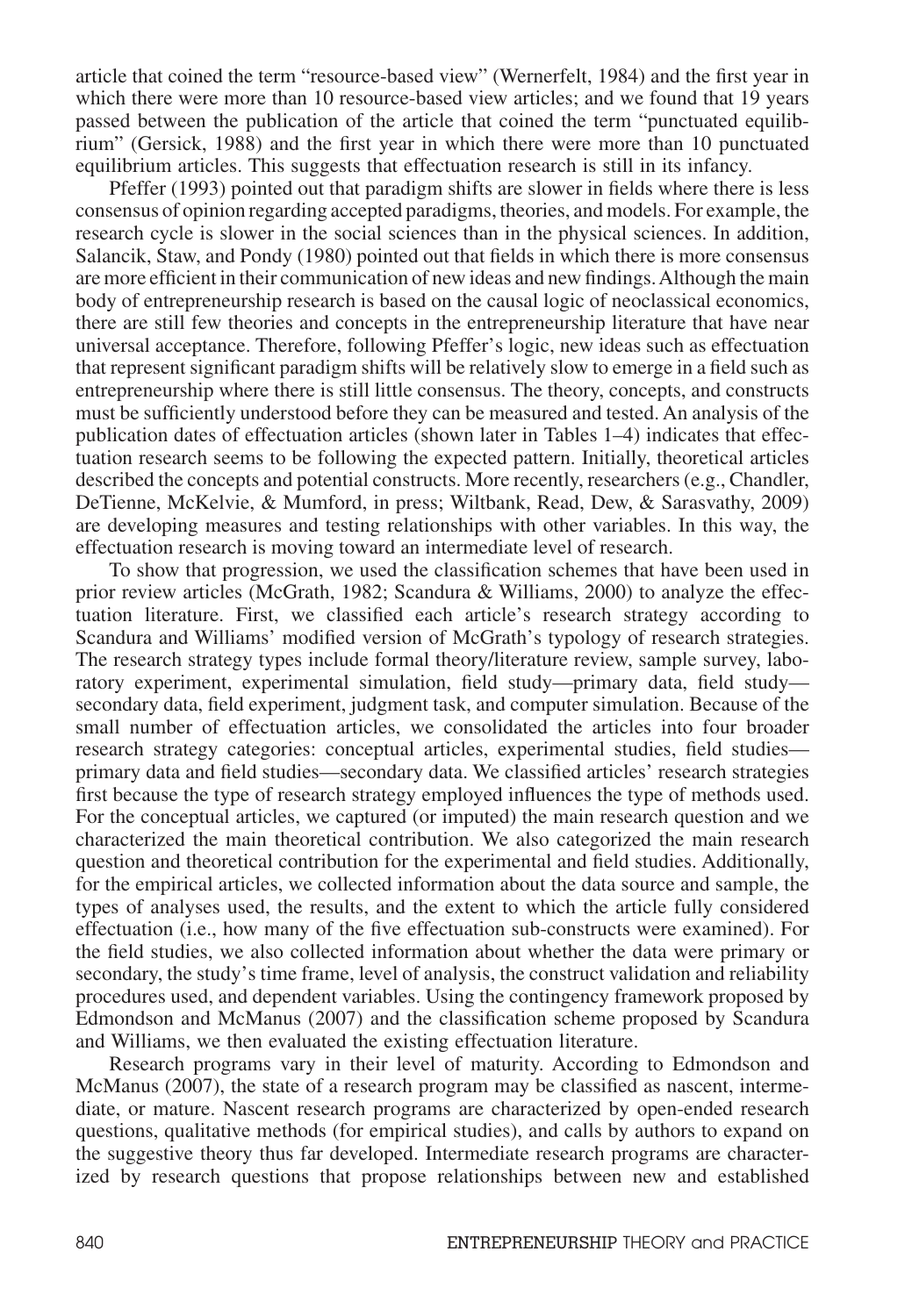constructs, a mix of qualitative and quantitative methods, and the development of a provisional theory. Mature research programs are characterized by focused questions about existing constructs, mostly quantitative methods, and studies that largely support the theory being examined. Using this framework, we identify the current state of research with respect to research questions, type of data collected, methods used for collecting data, constructs and measures, the goal of the data analysis, the data analysis methods, and the theoretical contribution. Then, using the framework proposed by Edmondson and McManus, we suggest next steps in each of these categories that will move the effectuation research agenda forward.

### **Conceptual Effectuation Literature**

Several articles have presented effectuation as a new paradigm and have addressed the core definitional research questions of effectuation (see Table 1 for a summary of the conceptual effectuation literature). These research questions include how are firms created (Sarasvathy, 2001), what is effectuation (Dew & Sarasvathy, 2002), how do entrepreneurial opportunities come into being (Sarasvathy, Dew, Velamuri, & Venkataraman, 2003), how do firms decide what to do when faced with an uncertain situation (Wiltbank et al., 2006), how do firms that are not yet established behave (Dew, Read, Sarasvathy,  $\&$ Wiltbank, 2008), and how do entrepreneurs successfully create new firms and markets (Dew et al.). Other articles have posited relationships between effectuation and other constructs including the tendency to over-trust (Goel & Karri, 2006; Karri & Goel, 2008; Sarasvathy & Dew, 2008a), creative imagination (Chiles, Bluedorn, & Gupta, 2007; Chiles, Gupta, & Bluedorn, 2008; Sarasvathy & Dew, 2008b), and entrepreneurial expertise and new venture performance (Read & Sarasvathy, 2005). Similarly, Dew, Sarasvathy, Read, and Wiltbank (2009) theoretically connected one of the effectuation sub-constructs, focusing on affordable loss, with the managerial decision-making literature.

The contributions of many of the conceptual effectuation articles have been to present and define the concept of effectuation, to contrast it to causation, and to describe when, how, and why effectuation may be used. Consistent with the research questions addressed, some of the conceptual articles have also developed testable propositions between effectuation and other concepts. The proposed relationships have linked effectuation and the tendency to over-trust (Goel & Karri, 2006; Karri & Goel, 2008; Sarasvathy & Dew, 2008a), effectuation and entrepreneurial expertise (Read & Sarasvathy, 2005), and effectuation and new venture performance (Read & Sarasvathy). Dew, Sarasvathy, et al. (2009) also developed testable propositions that related the affordable loss construct to the decision to start a new venture, real options reasoning, payment coupling, mental accounting, and escalation of commitment.

#### **Empirical Effectuation Literature**

Many of the early empirical effectuation articles have been experimental studies that focus on identifying how entrepreneurs and non-entrepreneurs process risks and returns (Dew, Read, Sarasvathy, & Wiltbank, 2009; Read, Dew, Sarasvathy, Song, & Wiltbank, 2009; Sarasvathy, 1998; Sarasvathy & Dew, 2005; Sarasvathy et al., 1998) (see Table 2 for a summary of the experimental effectuation literature). Although there are some differences in their samples and research questions, each of the experimental studies have employed similar types of procedures and analytical techniques. Specifically, in each experiment, subjects thought aloud as they encountered scenarios and solved problems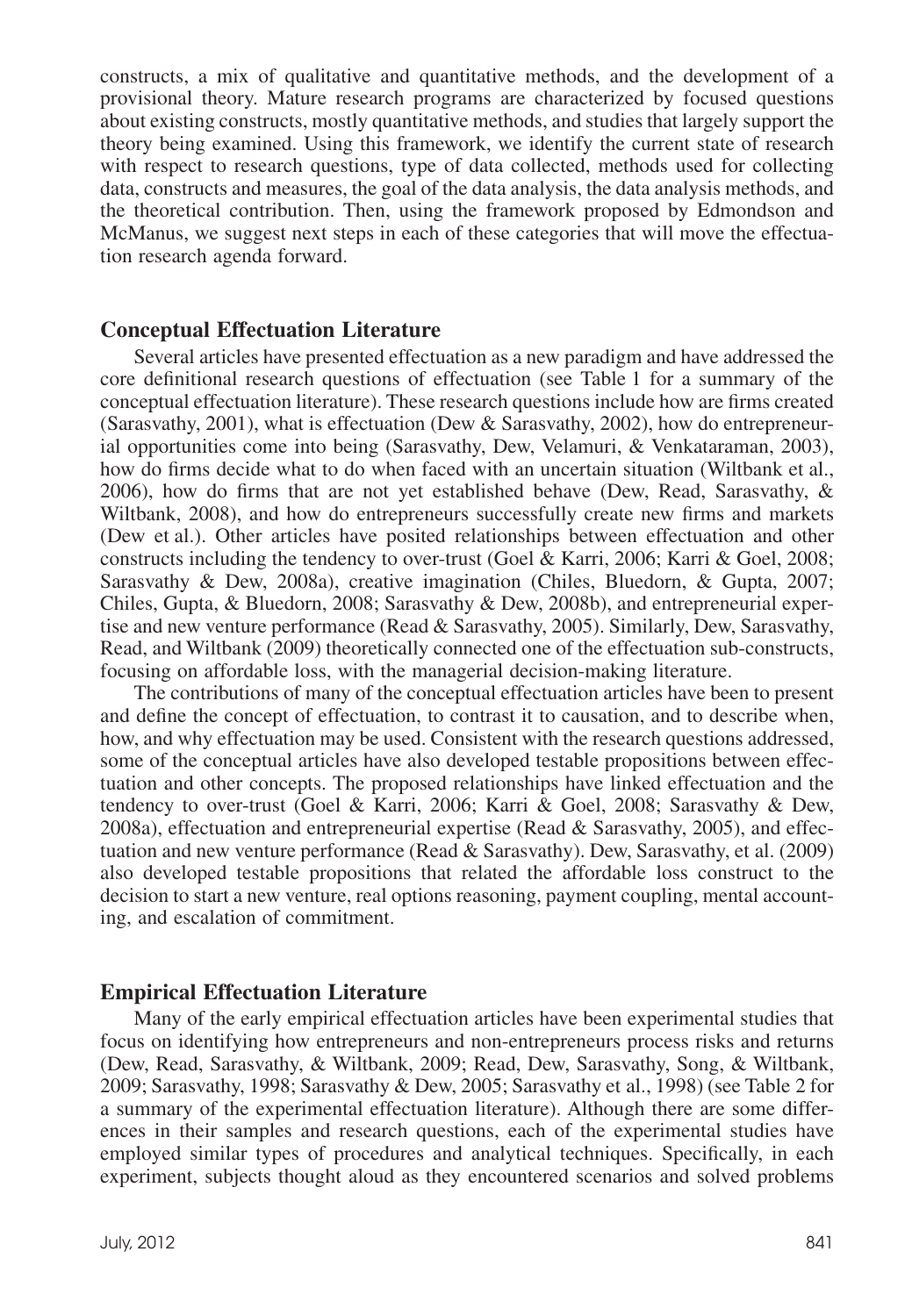# Table 1

| Article                                                  | Research question                                                                                                                                                                                           | Theoretical<br>contribution                                                                                                                                                                                                                                                                                                                                                                                                      | Research<br>state        |
|----------------------------------------------------------|-------------------------------------------------------------------------------------------------------------------------------------------------------------------------------------------------------------|----------------------------------------------------------------------------------------------------------------------------------------------------------------------------------------------------------------------------------------------------------------------------------------------------------------------------------------------------------------------------------------------------------------------------------|--------------------------|
| Sarasvathy (2001)<br>Dew and Sarasvathy<br>(2002)        | How are firms created?<br>What is effectuation?                                                                                                                                                             | Effectuation is presented and contrasted to causation<br>Effectuation is distinguished from causation. A list of<br>"nine things that effectuation is not" is offered and how<br>effectuation integrates with other management theories<br>is discussed.                                                                                                                                                                         | Nascent<br>Nascent       |
| Sarasvathy, Dew,<br>Velamuri, and<br>Venkataraman (2003) | How do entrepreneurial<br>opportunities come into being?                                                                                                                                                    | There are three explanations of how entrepreneurial<br>opportunities come into being. They are "recognized<br>through deductive processes." They are "discovered<br>through inductive processes," and they are "created<br>through abductive processes." According to the creative<br>explanation, entrepreneurs manage the uncertainty that<br>is associated with an opportunity through the use of<br>effectuation principles. | Nascent                  |
| Read and Sarasvathy<br>(2005)                            | Is there a relationship between<br>entrepreneurial expertise and<br>the use of effectual logics?<br>Also, is there a relationship<br>between the use of effectual<br>logics and new venture<br>performance? | Five testable propositions are offered that relate<br>entrepreneurial expertise, the use of effectual action, and<br>new venture performance.                                                                                                                                                                                                                                                                                    | Nascent                  |
| Goel and Karri (2006)                                    | Why do entrepreneurs over-trust?                                                                                                                                                                            | It is proposed that the use of effectual logic by<br>entrepreneurs, coupled with entrepreneurial personality<br>characteristics make entrepreneurs susceptible to<br>over-trust.                                                                                                                                                                                                                                                 | <b>Nascent</b>           |
| Wiltbank, Dew, Read,<br>and Sarasvathy (2006)            | How do firms decide what to do<br>when faced with an uncertain<br>situation?                                                                                                                                | Effectuation is discussed as a transformative approach to<br>strategic decision making and deciding what to do next<br>when faced with an uncertain situation. In contrast to<br>most previous effectuation literature, this article<br>discusses effectuation as appropriate not only for new<br>ventures but for established firms as well.                                                                                    | Nascent                  |
| Chiles, Bluedorn, and<br>Gupta (2007)                    | Do creative destruction and<br>entrepreneurial discovery fully<br>explain how entrepreneurs<br>create opportunities?                                                                                        | A component of Lachmannian entrepreneurship differs<br>from creative destruction and entrepreneurial discovery.<br>The authors state that creative imagination is<br>"congenial" with effectuation.                                                                                                                                                                                                                              | Nascent                  |
| Chiles, Gupta, and<br>Bluedorn (2008)                    | What are the similarities and<br>differences between<br>Lachmannian entrepreneurship<br>and effectuation?                                                                                                   | The authors respond to criticisms by Sarasvathy and Dew<br>about their differing interpretations of effectuation. They<br>attempt to clarify the possible distinctions and common<br>ground that exist between Lachmannian<br>entrepreneurship and effectuation.                                                                                                                                                                 | Nascent                  |
| Dew, Read, Sarasvathy,<br>and Wiltbank (2008)            | How do firms that are not yet<br>established behave?                                                                                                                                                        | It is proposed that new ventures engage in more effectual<br>behavior than established firms.                                                                                                                                                                                                                                                                                                                                    | Nascent                  |
| Dew, Sarasvathy, Read,<br>and Wiltbank (2008)            | How do entrepreneurs<br>successfully create new firms<br>and markets?                                                                                                                                       | The authors suggest that existing firms can avoid the<br>"innovator's dilemma" and continue to be<br>entrepreneurial.                                                                                                                                                                                                                                                                                                            | Nascent                  |
| Karri and Goel (2008)                                    | Is trust irrelevant or necessary for<br>effectuators?                                                                                                                                                       | In response to Sarasvathy and Dew, the authors argue that<br>all human action requires trust and that effectuators<br>"over-trust deliberately, and then make the risk of<br>trusting irrelevant by following effectual logic."                                                                                                                                                                                                  | Intermediate<br>concepts |
| Sarasvathy (2008)                                        | Given who I am, what I know,<br>and whom I know, what kinds<br>of entrepreneurial activities<br>could I pursue and what kind                                                                                | A book that clearly and sequentially describes the<br>development of the concept of effectuation.                                                                                                                                                                                                                                                                                                                                | Nascent                  |

# Summary of the Conceptual Effectuation Literature

of enterprises could I create?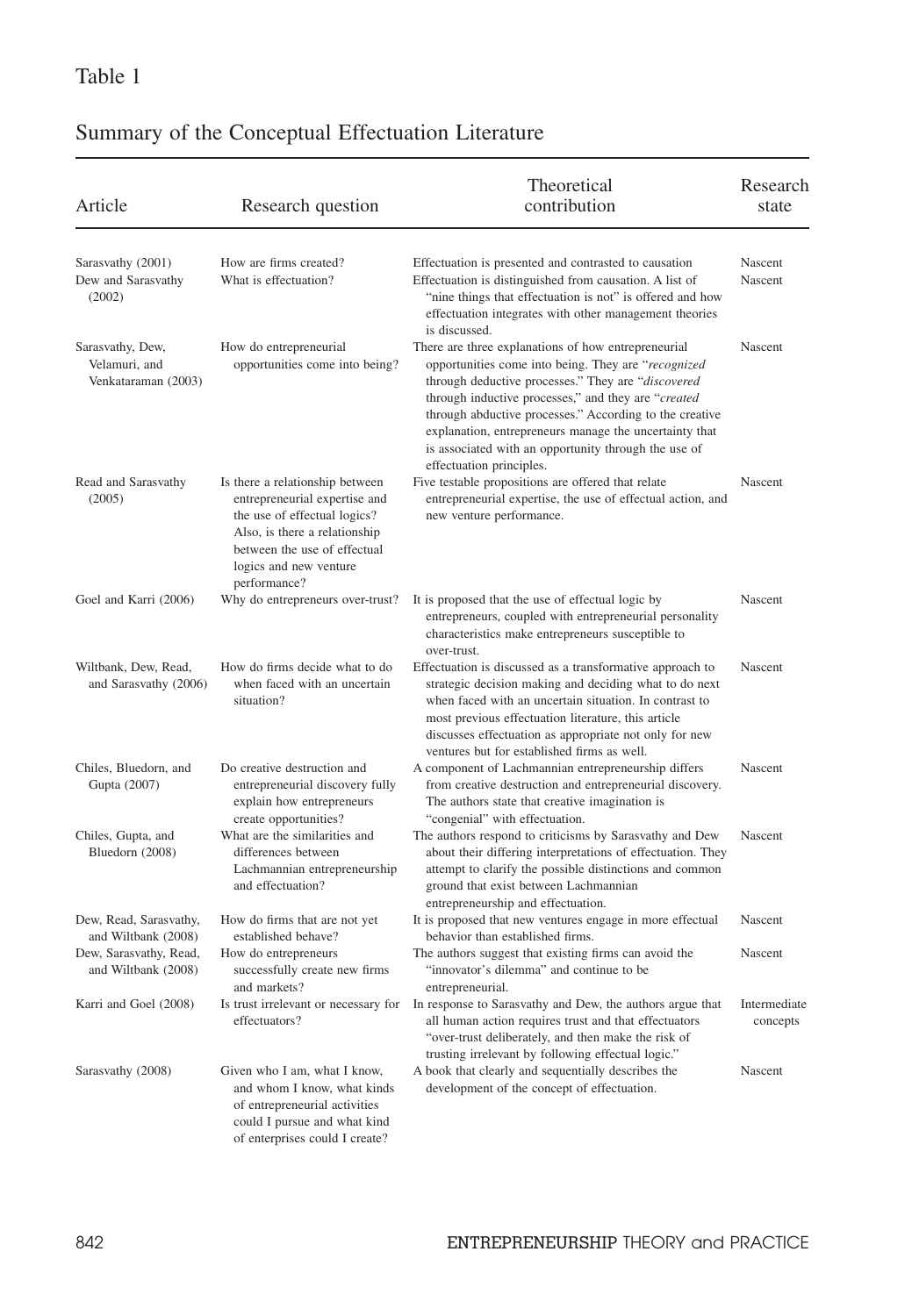|--|

| Article                                       | Research question                                                                                                                  | Theoretical<br>contribution                                                                                                                                                                                                                                                                                    | Research<br>state        |
|-----------------------------------------------|------------------------------------------------------------------------------------------------------------------------------------|----------------------------------------------------------------------------------------------------------------------------------------------------------------------------------------------------------------------------------------------------------------------------------------------------------------|--------------------------|
| Sarasvathy and Dew<br>(2008a)                 | Does using effectual logic<br>necessitate trust?                                                                                   | In response to Goel and Karri, the authors argue that<br>"effectual logic neither predicts nor assumes trust."                                                                                                                                                                                                 | Intermediate<br>concepts |
| Sarasvathy and Dew<br>(2008b)                 | Response to Chiles, Gupta, and<br><b>Bluedorn</b>                                                                                  | The authors respond to the comments and criticisms of<br>Chiles, Gupta, and Bluedorn. They argue that<br>effectuation and Lachmannian entrepreneurship differ<br>with regard to the "problems of knowledge, resources,<br>and institutions"                                                                    | Nascent                  |
| Sarasvathy, Dew, Read,<br>and Wiltbank (2008) | How do effectuators design<br>organizations and<br>environments?                                                                   | Organizational design is important because effectuators<br>using transformational approaches not only design<br>organizations but concurrently end up designing the<br>environments we live in.                                                                                                                | Nascent                  |
| Dew, Sarasvathy, Read,<br>Wiltbank (2009)     | How do individuals decide what<br>they can afford to lose and<br>what they are willing to lose to<br>plunge into entrepreneurship? | Using the entrepreneur's new venture plunge decision, this<br>article combines insights from behavioral economics to<br>develop a detailed analysis of the affordable loss<br>heuristic. The article also discusses the implications of<br>affordable loss for the economics of strategic<br>entrepreneurship. | Nascent                  |

# **Continued**

related to risks, returns, and/or how to start a new venture; and the authors used verbal protocol analysis to analyze the spoken thoughts of their subjects. Sarasvathy examined how entrepreneurs and non-entrepreneurs differ in how they process and react to risks and returns. Sarasvathy et al. examined how entrepreneurs and non-entrepreneurs perceive risk and return. Sarasvathy and Dew examined how entrepreneurs predict uncertain future preferences. Dew, Read, et al. (2008) examined whether entrepreneurs frame decisions using effectual thinking more often than novices do, and Read, Dew, et al. (2009) examined whether entrepreneurs frame marketing decisions using effectual thinking more often than novices do. Taken together, the experiments contribute to the effectuation literature by demonstrating that entrepreneurs and non-entrepreneurs generally perceive risk and reward differently, they vary in their use of effectual and causal logic when confronted with scenarios involving risk and reward, and they differ in how they attempt to predict or control uncertainty.

In addition to the experimental studies, five field studies that examine effectuation have been conducted (see Table 3 for a summary of the field study effectuation literature). The first three studies were qualitative case studies (Harmeling, Oberman, Venkataraman, & Stevenson, 2004; Harting, 2004; Sarasvathy & Kotha, 2001), and the last two were quantitative studies (Chandler et al., in press; Wiltbank, Read, Dew, & Sarasvathy, 2009). The case studies are similar in that each examines effectuation within a single case, each uses content analysis to develop qualitative measures, and each considers the full range of effectuation sub-constructs. The quantitative studies are quite different.

In a quantitative study, Chandler et al. (in press) examined whether the subconstructs' underlying causation and effectuation are distinct. In doing so, they initially modeled causation and effectuation as reflective constructs (Coltman, Devinney, Midgley, & Venaik, 2008; MacKenzie, Podsakoff, & Jarvis, 2005) and developed scales that measured each construct. They found that the items proposed to reflect causation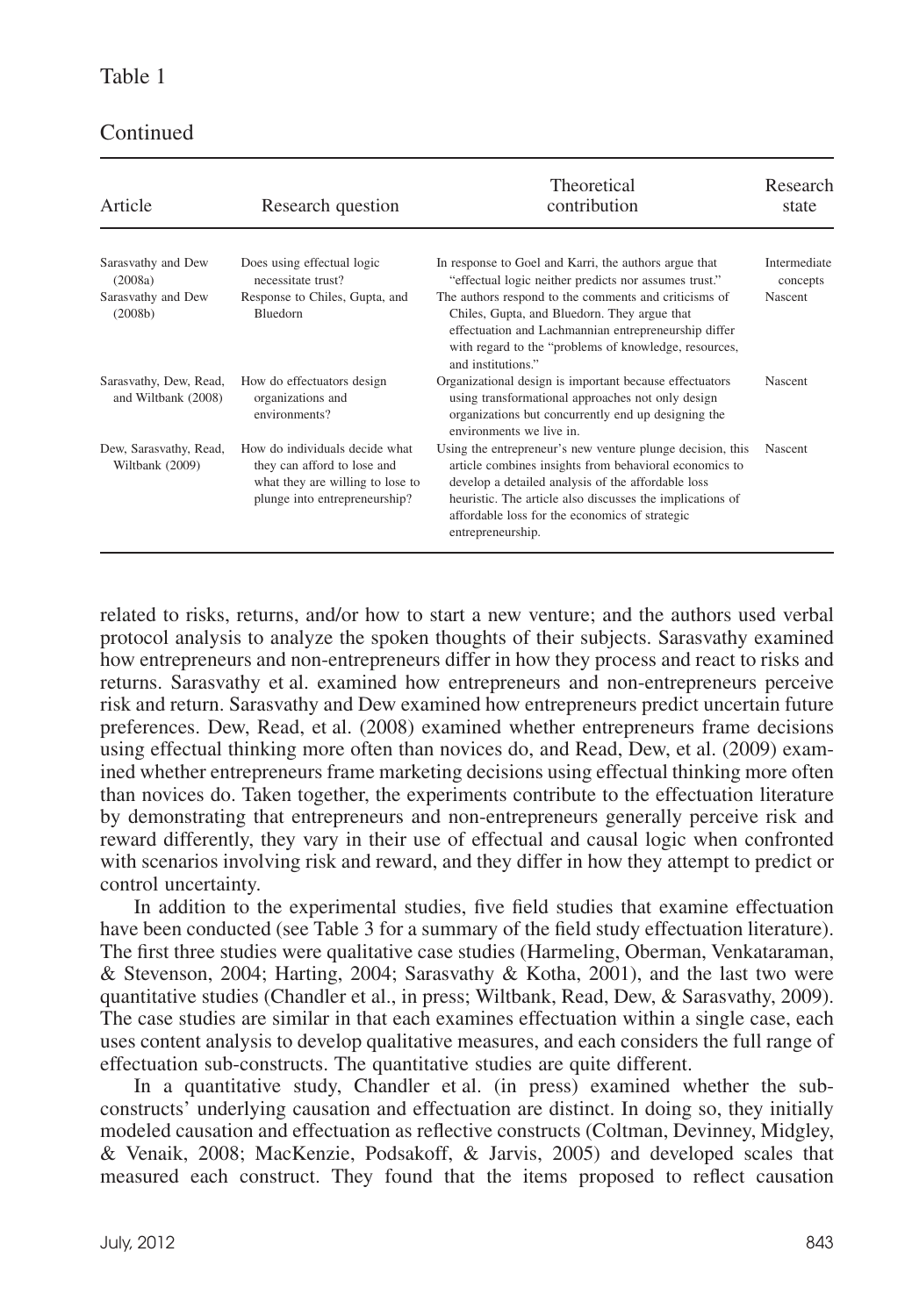| 1 |
|---|
| v |
|   |

| Article                         | Research<br>question                                                                                                  | ata source and sample                                                                                                                                                                                                                                                                                                                                                                                       | Types of<br>analysis                                                     | Results summary                                                                                                                                                                                                                                                                                                                                                                                                                                                                                                          | contribution<br>Theoretical                                                                                                                               | Research<br>state |
|---------------------------------|-----------------------------------------------------------------------------------------------------------------------|-------------------------------------------------------------------------------------------------------------------------------------------------------------------------------------------------------------------------------------------------------------------------------------------------------------------------------------------------------------------------------------------------------------|--------------------------------------------------------------------------|--------------------------------------------------------------------------------------------------------------------------------------------------------------------------------------------------------------------------------------------------------------------------------------------------------------------------------------------------------------------------------------------------------------------------------------------------------------------------------------------------------------------------|-----------------------------------------------------------------------------------------------------------------------------------------------------------|-------------------|
| Sarasvathy<br>(1998)            | and non-entrepreneurs<br>How do entrepreneurs<br>process and react to<br>differ in how they<br>risks and returns?     | + the decisions and verbal protocols<br>of 30 expert entrepreneurs as they solved<br>experience in large banks as they solved<br>The decisions and verbal protocols of four<br>companies (\$5-30 million in sales), and<br>four bankers with over 5 years of work<br>entrepreneurs who had founded large<br>10 problems related to starting a new<br>five problems related to risk and<br>venture<br>return | means variance<br>Verbal protocol<br>analysis of<br>analysis;            | responsibility for outcomes. Bankers focused on<br>within structured problem spaces and avoiding<br>engaged in more effectuation-related behavior<br>The entrepreneurs accepted risk as a given and<br>focused on controlling outcomes. They also<br>target outcomes-attempting to control risk<br>framed their problem spaces with personal<br>personal responsibility. The entrepreneurs<br>situations where they risk higher levels of<br>values and assumed greater personal<br>and less causation-related behavior. | presented and<br>contrasted to<br>Effectuation is<br>causation                                                                                            | Nascent           |
| Sarasvathy<br>(1998)<br>et al.  | and non-entrepreneurs<br>How do entrepreneurs<br>perceive risk and<br>return?                                         | Similar to the first sample in Sarasvathy<br>(1998)                                                                                                                                                                                                                                                                                                                                                         | Verbal protocol<br>analysis of<br>analysis;                              | Similar to Sarasvathy (1998)                                                                                                                                                                                                                                                                                                                                                                                                                                                                                             | non-entrepreneurs<br>perceive risk and<br>Entrepreneurs and                                                                                               | Nascent           |
| and Dew<br>Sarasvathy<br>(2005) | How do entrepreneurs<br>future preferences?<br>predict uncertain                                                      | related to starting a new venture + historical<br>data and interviews with entrepreneurs who<br>entrepreneurs who had founded companies<br>billion in sales as they solved 10 problems<br>ranging in size from \$200 million to \$6.5<br>participated in the creation of the radio<br>The decisions and verbal protocols of 27<br>frequency identity industry                                               | history analysis<br>means variance<br>analysis; event<br>Verbal protocol | commitment (whom you know) as opposed to a<br>identity (who are you) as opposed to a logic of<br>preferences, a logic of action (what you know)<br>The entrepreneurs seemed to use entrepreneurial<br>as opposed to a logic of belief, and a logic of<br>described indicated that they used a logic of<br>logics when predicting uncertain future<br>demand. The prediction processes they                                                                                                                               | future preferences<br>return differently<br>predict uncertain<br>"technology of<br>foolishness" is<br>indicates how<br>entrepreneurs<br>offered that<br>∢ | Nascent           |
| Dew, Read,<br>(2008)<br>et al.  | frame decisions using<br>Do expert entrepreneurs<br>effectual thinking<br>more often than<br>novices do?              | they solved two problems related to starting<br>expert entrepreneurs $+37$ MBA students as<br>The decisions and verbal protocols of 27<br>venture<br>a new                                                                                                                                                                                                                                                  | means variance<br>Verbal protocol<br>analysis of<br>analysis;            | reasoning, were more likely to think holistically<br>interested in developing partnerships than MBA<br>concerned with expected return, and were more<br>about business, weighed predictive information<br>less, were more means-driven, were less<br>The expert entrepreneurs used analogical<br>logic of transaction.                                                                                                                                                                                                   | use effectual logics<br>Expert entrepreneurs<br>making decisions<br>logics less when<br>more and causal                                                   | Intermediate      |
| Read, Dew,<br>(2009)<br>et al.  | Do expert entrepreneurs<br>effectual thinking<br>frame marketing<br>more often than<br>decisions using<br>novices do? | with little entrepreneurial expertise as they<br>expert entrepreneurs +37 MBA students<br>The decisions and verbal protocols of 27<br>approach marketing problems.                                                                                                                                                                                                                                          | means variance<br>Verbal protocol<br>analysis of<br>analysis;            | market data, used analogical reasoning, focused<br>unmentioned markets, used skim pricing, more<br>Expert entrepreneurs were less likely to believe<br>holistically about the business, thought about<br>on affordable loss, were more likely to think<br>likely to make initial sales themselves.<br>students.                                                                                                                                                                                                          | use effectual logics<br>Expert entrepreneurs<br>making marketing<br>logics less when<br>more and causal<br>decisions.                                     | Intermediate      |

# Summary of the Experimental Effectuation Literature Summary of the Experimental Effectuation Literature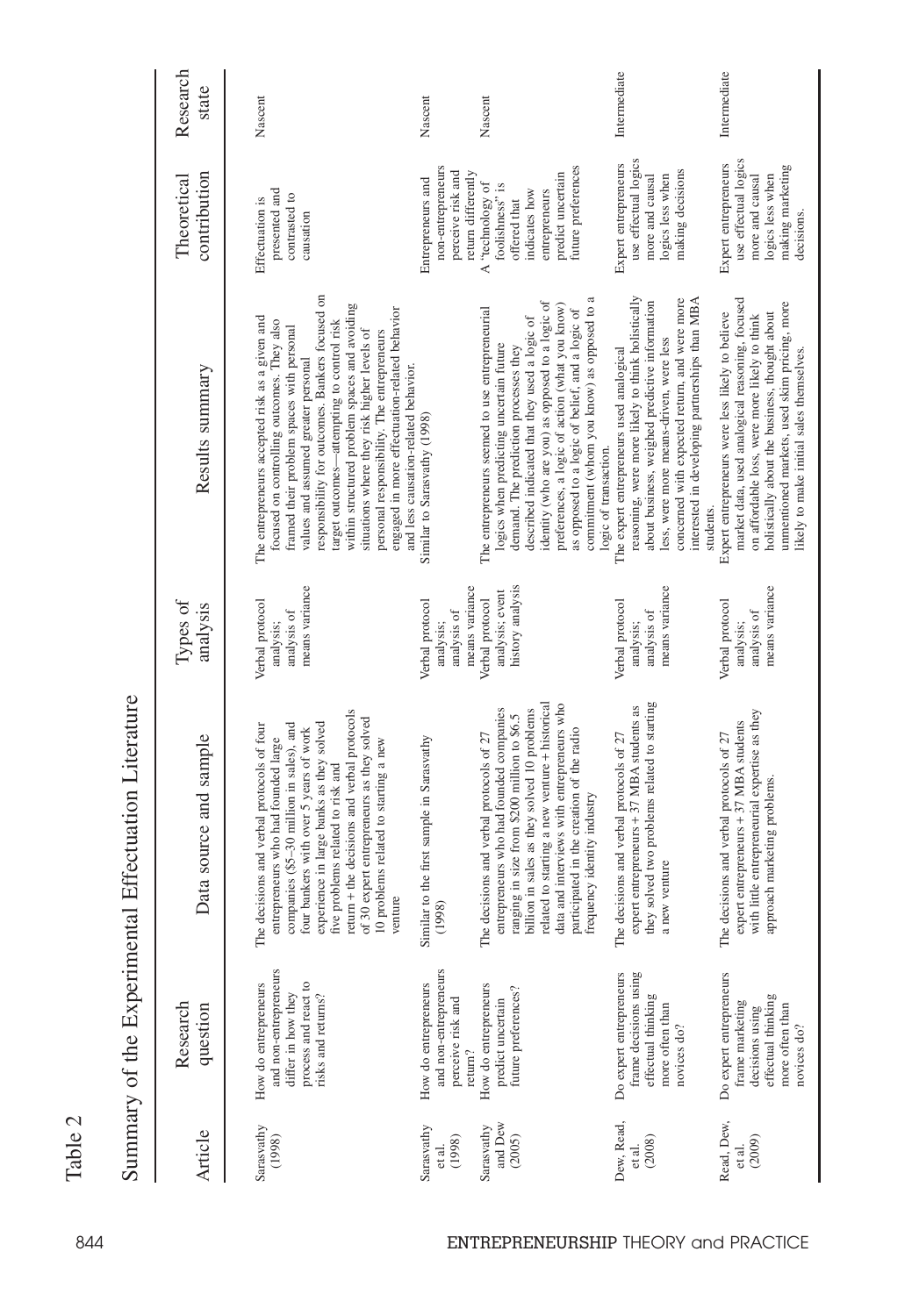|                                                                       | All the morning of the strategy of the strategy of the strategy of the strategy of the strategy of the strategy of the strategy of the strategy of the strategy of the strategy of the strategy of the strategy of the strateg                          |                                                                                                                                                                             |                                                                                                                                                                                                                                         |                                                                                                                                      |                                      |
|-----------------------------------------------------------------------|---------------------------------------------------------------------------------------------------------------------------------------------------------------------------------------------------------------------------------------------------------|-----------------------------------------------------------------------------------------------------------------------------------------------------------------------------|-----------------------------------------------------------------------------------------------------------------------------------------------------------------------------------------------------------------------------------------|--------------------------------------------------------------------------------------------------------------------------------------|--------------------------------------|
| Article                                                               | Sarasvathy and<br>Kotha (2001)                                                                                                                                                                                                                          | Harting (2004)                                                                                                                                                              | Harmeling et al.<br>(2004)                                                                                                                                                                                                              | Chandler et al.<br>(in-press)                                                                                                        | Wiltbank et al.<br>(2009)            |
| Research question                                                     | Do entrepreneurs use effectual<br>faced with<br>Knightian uncertainty?<br>processes when                                                                                                                                                                | engage in effectuation when<br>Do established organizations<br>pursuing entrepreneurial<br>opportunities?                                                                   | adverse conditions (e.g., in a<br>high level of uncertainty<br>How do new ventures in<br>come into existence?                                                                                                                           |                                                                                                                                      |                                      |
| Data source and sample                                                | financial analysts' reports of<br>RealNetworks and the audio<br>media accounts, books, and<br>with individuals familiar<br>The text of press releases,<br>derived from interviews<br>industry + transcripts<br>and video streaming<br>with RealNetworks | interviews with the founders<br>press releases related to the<br>of CarMax and Circuit City<br>executives and the text of<br>Transcripts derived from<br>founding of CarMax | of the Graduate Program for<br>development of the program<br>case study written about the<br>interviews with the founder<br>Croatia and the text of a<br>Entrepreneurship at the<br>University of Osijek in<br>Transcripts derived from |                                                                                                                                      |                                      |
| Construct validation<br>Level of analysis<br>procedures<br>Time frame | Retrospectively longitudinal<br>None mentioned<br>Decision-event                                                                                                                                                                                        | Retrospectively longitudinal<br>None mentioned<br>Semantic chunk                                                                                                            | Retrospectively longitudinal<br>None mentioned<br>Semantic chunk                                                                                                                                                                        |                                                                                                                                      |                                      |
| Reliability procedures<br>Dependent variable                          | entrepreneurs used effectual<br>Whether the RealNetworks<br>None mentioned<br>principles                                                                                                                                                                | causal reasoning was used<br>versus effectual reasoning<br>The number of times that<br>None mentioned                                                                       | causal reasoning was used<br>versus effectual reasoning<br>The number of times that<br>None mentioned                                                                                                                                   | n/a                                                                                                                                  | Investment success                   |
| Types of analysis                                                     | Content analysis                                                                                                                                                                                                                                        | Content analysis                                                                                                                                                            | Content analysis                                                                                                                                                                                                                        | (parallel analysis and a scree<br>plot analysis) + Exploratory<br>Exploratory factor analysis<br>and confirmatory factor<br>analysis | Ordinary least squares<br>regression |

Summary of the Field Study Effectuation Literature Summary of the Field Study Effectuation Literature

Table 3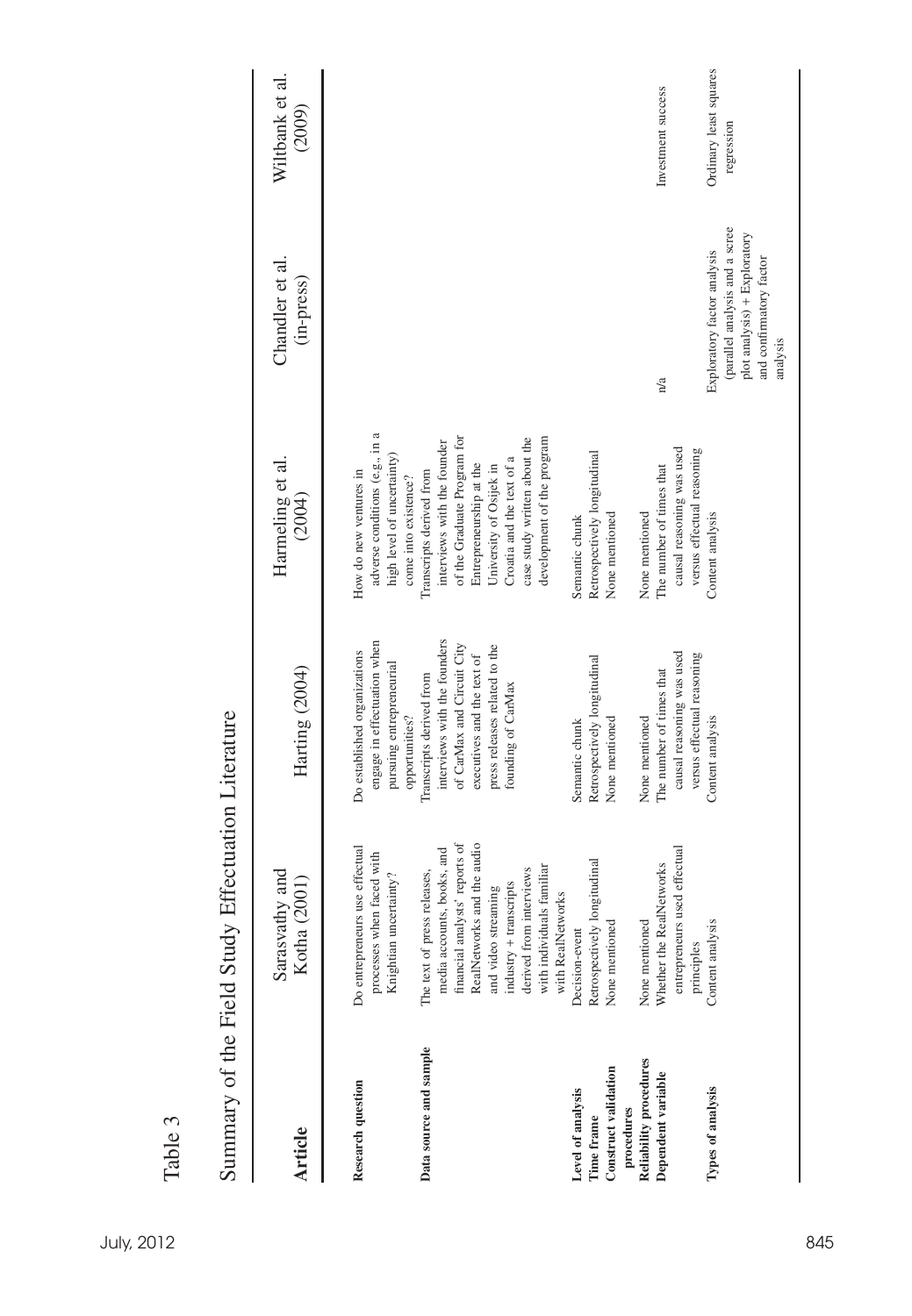| Continued                                                     |                                                                                                                                                                                                                                                   |                                                                                                                                                                                                                                                                        |                                                                                                                                                                                                                                         |                                                                                                                                                                                                                                                                                                                            |                                                                                                                                                                                                              |
|---------------------------------------------------------------|---------------------------------------------------------------------------------------------------------------------------------------------------------------------------------------------------------------------------------------------------|------------------------------------------------------------------------------------------------------------------------------------------------------------------------------------------------------------------------------------------------------------------------|-----------------------------------------------------------------------------------------------------------------------------------------------------------------------------------------------------------------------------------------|----------------------------------------------------------------------------------------------------------------------------------------------------------------------------------------------------------------------------------------------------------------------------------------------------------------------------|--------------------------------------------------------------------------------------------------------------------------------------------------------------------------------------------------------------|
| Article                                                       | and<br>Kotha (2001)<br>Sarasvathy                                                                                                                                                                                                                 | Harting (2004)                                                                                                                                                                                                                                                         | Harmeling et al.<br>(2004)                                                                                                                                                                                                              | Chandler et al.<br>(in-press)                                                                                                                                                                                                                                                                                              | Wiltbank et al.<br>(2009)                                                                                                                                                                                    |
| Results summary                                               | effectual principles of being<br>expected return, and using<br>affordable loss rather than<br>goals-driven, focusing on<br>means-driven rather than<br>partnerships rather than<br>entrepreneurs used the<br>The RealNetworks<br>formal analyses. | almost 60% overall. The use<br>generation phase) as well as<br>Effectual principles accounted<br>semantic chunks during the<br>tapered off in later phases.<br>development (the concept<br>first phase of CarMax's<br>of effectual reasoning<br>for over $60\%$ of the | reasoning more in the initial<br>flexibility and the incidence<br>of contingency exploitation<br>stage and causal reasoning<br>The founders of the program<br>more in later stages. Goal<br>decreased over time.<br>mentioned effectual | causation and effectuation as<br>a latent variable (represented<br>flexibility, experimentation,<br>independent constructs and<br>a second-order model with<br>equally well-a first-order<br>model with causation,<br>Two models fit the data<br>affordable loss, and<br>precommitments as                                 | strategies experienced fewer<br>investment failures without<br>investment homeruns than<br>those who emphasized<br>prediction strategies.<br>emphasized control<br>experiencing fewer<br>Angel investors who |
| Theoretical contribution                                      | with Knightian uncertainty,<br>Entrepreneurs, when faced<br>effectual logics than on<br>use and act more on<br>effectual logics.                                                                                                                  | entrepreneurship, individuals<br>phases of a new venture's<br>development, and more<br>may use more effectual<br>reasoning in the earlier<br>In cases of corporate                                                                                                     | and goal ambiguity are high.<br>effectual logics more in the<br>venture when uncertainty<br>initial stage of a new<br>Entrepreneurs may use                                                                                             | (causation and effectuation)<br>between the two constructs<br>can be measured somewhat<br>causation and effectuation<br>effectuation is developed,<br>precommitments shared<br>measure causation and<br>experimentation, and<br>A survey instrument to<br>affordable loss) with<br>and it is shown that<br>by flexibility, | investors are better served to<br>emphasize control strategies<br>as opposed to prediction<br>In cases of uncertainty,<br>strategies.                                                                        |
| Effectuation sub-construct(s)<br>Research state<br>considered | Control, means, partnership,<br>affordable loss, leverage<br>contingency<br>Nascent                                                                                                                                                               | Control, means, partnership,<br>affordable loss, leverage<br>causal reasoning in later<br>contingency<br>phases.<br>Nascent                                                                                                                                            | Control, means, partnership,<br>affordable loss, leverage<br>contingency<br>Nascent                                                                                                                                                     | affordable loss, leverage<br>Control, partnership,<br>contingency<br>Intermediate<br>distinctly.                                                                                                                                                                                                                           | Intermediate<br>Control                                                                                                                                                                                      |

Table 3<br>Continued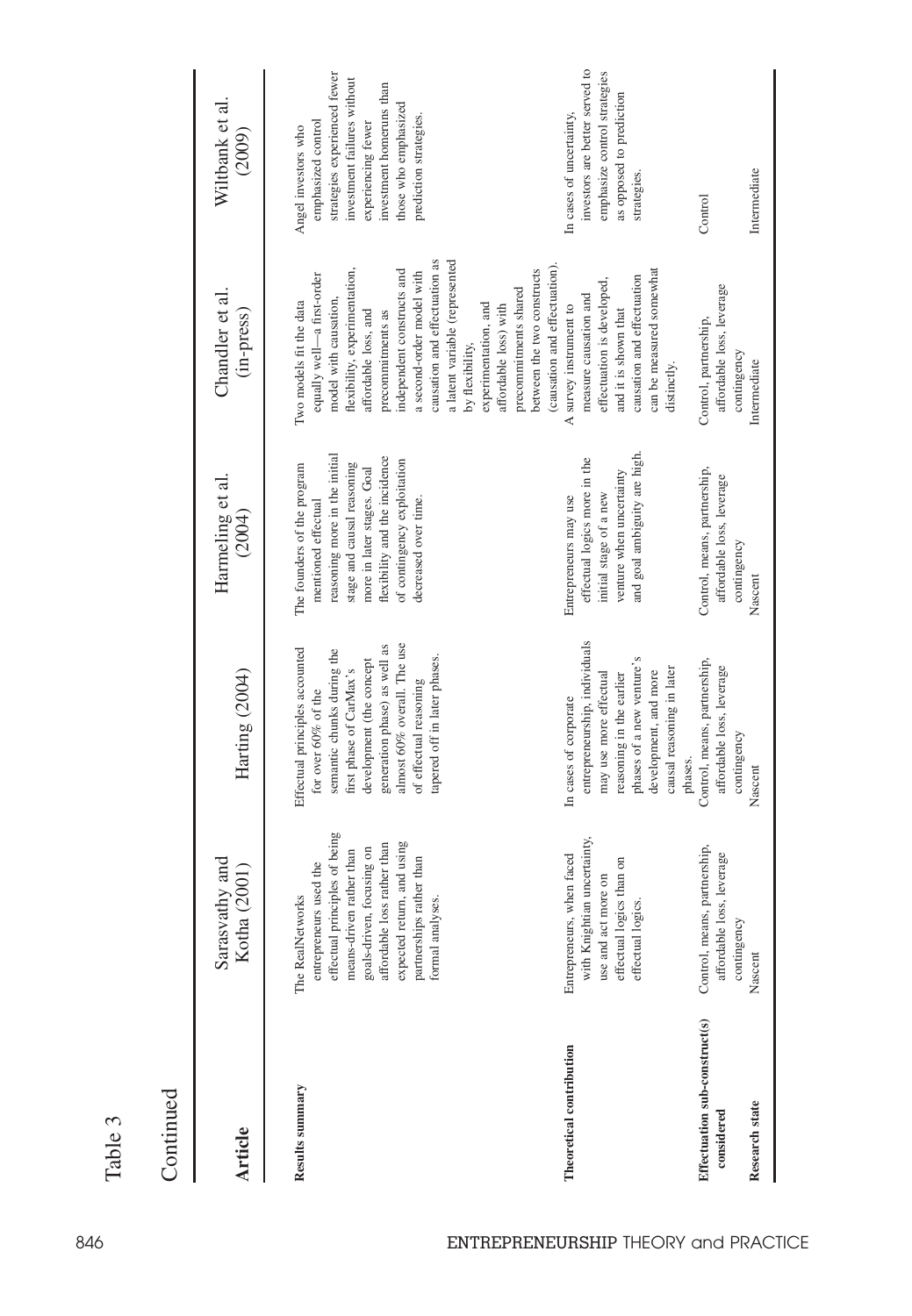processes correlated significantly with one another. The items proposed to reflect effectuation processes, on the other hand, were not significantly correlated with each other but instead, formed a multidimensional construct composed of four sub-constructs: affordable loss, experimentation, flexibility, and precommitments. They found that precommitments also loaded on causation processes. They then proposed that effectuation might be better viewed as a formative construct.

In a second quantitative study, Wiltbank et al. (2009) considered only one effectuation sub-construct—control. In particular, they examined the degree to which investors emphasized prediction or control in their responses to a scenario-based set of questions and whether the investor's prediction versus control emphasis related to their past investment success. They found that in cases of uncertainty, investors who emphasized control were generally more successful than investors who emphasized prediction. Because the authors examined only one sub-construct proposed to reflect effectuation, the study did not consider the whole of effectuation.

The last empirical effectuation study is a meta-analysis that tested whether there is a positive relationship between effectuation and new venture performance (Read, Song, & Smit, 2009). To develop a sample, the authors identified variables in 48 new venture studies that reflected the five sub-constructs of effectuation. These studies were published between 1985 and 2007 in the *Journal of Business Venturing*. The authors found that the metaanalytic relationships between venture performance and the following: (1) means—what I know that is relevant to starting a new venture; (2) means—what I know that is irrelevant to starting a new venture; (3) means—who I am that is relevant to starting a new venture; (4) means—who I am that is irrelevant to starting a new venture; (5) means—who I know; (6) partnership; and (7) leverage contingency were positive and significant. The metaanalytic relationship between venture performance and affordable loss, however, was negative and not significant. Therefore, not all hypotheses were supported. It is worthwhile noting that probably none of the studies included in the meta-analysis conceptualized their variables in terms of effectuation. In creating the meta-analytic study, therefore, Read, Song, et al. (2009) reconceptualized the variables as effectuation variables.

### **Implications of the State of Effectuation Research for Future Studies**

Given these descriptions and considering the literature thus far, the study of effectuation can be currently classified as nascent/intermediate. This has implications that will help guide appropriate research questions, the type of data collected, methods used for collecting data, constructs and measures, the goal of the data analysis, the data analysis methods, and the theoretical contributions of future studies.

### **Suggestions for Future Research**

*Appropriate Research Questions.* The existing literature asks research questions that are predominantly open-ended inquiries about effectuation as a phenomenon of interest. According to Edmondson and McManus (2007), these questions indicate that effectuation research may be classified as nascent. The existing studies' research questions are summarized in Tables 1–3, and they tend to focus on topics such as how are firms founded? How do entrepreneurial opportunities come into being? How do emerging firms deal with uncertainty? How do entrepreneurs create new firms and markets? A few research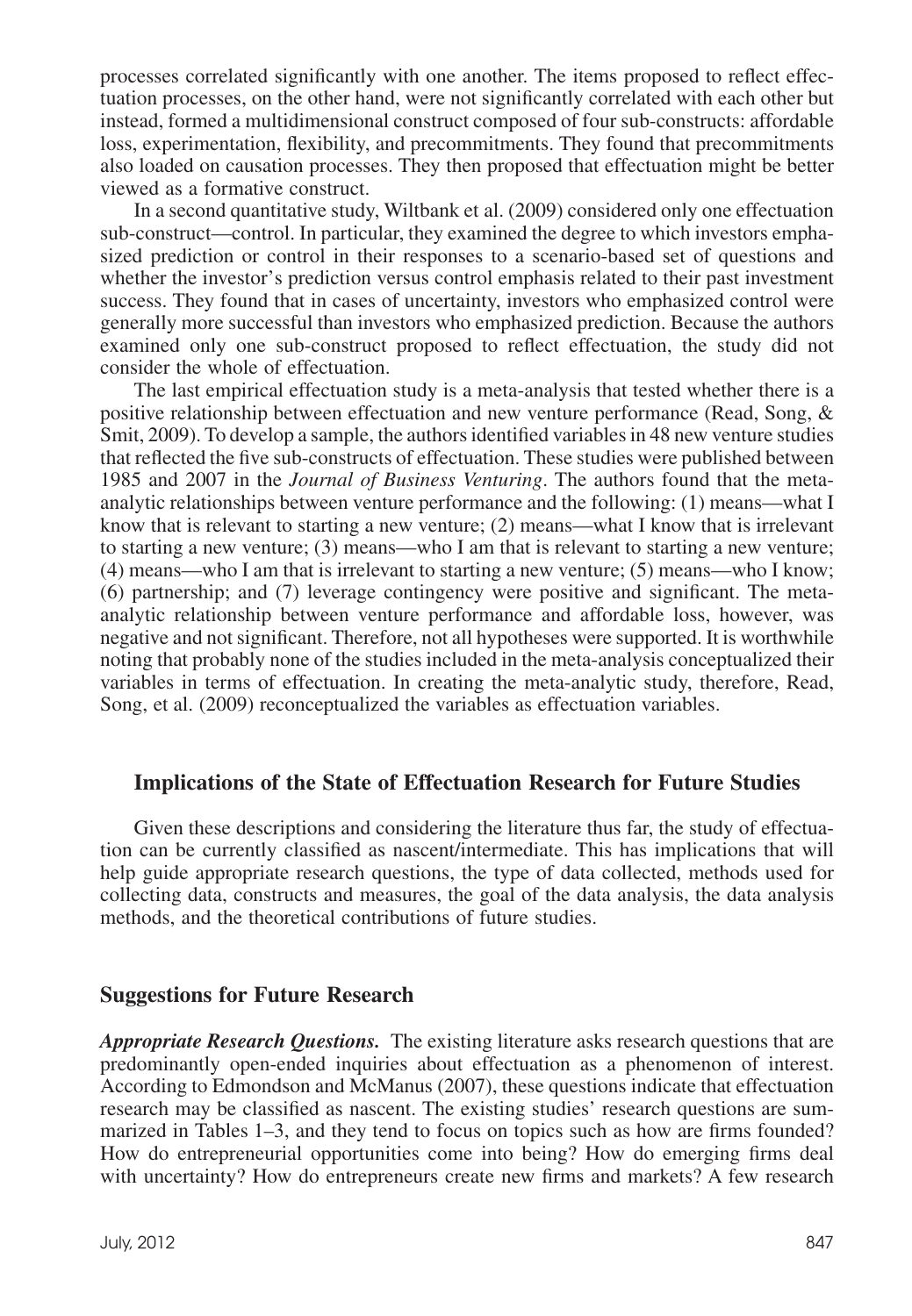questions, however, provide evidence of a move toward an intermediate state: How is effectuation related to trust? Does expertise impact effectual behaviors? In an intermediate state, research questions focus on proposed relationships between new and established constructs (Edmondson & McManus). Thus, the next suggested state of development should explore relationships between effectuation and established constructs. In addition to the relationships that have been proposed between effectuation and trust and effectuation and expertise, researchers should consider whether effectuation is conceptually related to other theories. Once conceptual relationships have been established, researchers could then develop propositions about these relationships and test their propositions. A wave of research establishing relationships between effectuation and established entrepreneurship and management theories will need to first be conducted before studies can be developed with focused questions and/or hypotheses. Some of these studies could examine the relationships between effectuation and bricolage (Baker & Nelson, 2005), improvisation (Miner, Bassoff, & Moorman, 2001), *ad hoc* decision making (Denrell, Fang, & Winter, 2003), and temporary organizations (Bigley & Roberts, 2001).

*Types of Data to Collect.* Referring back to Tables 1–3, much of the research that has been conducted thus far has used relatively open-ended data that need to be interpreted for meaning. At the nascent level, Edmondson and McManus (2007) stated that problems can arise when researchers conduct studies that use quantitative data and analysis methods. Such studies, conducted when there is little understanding from previous literature of the constructs being examined, are vulnerable to finding spurious results. As the research transitions into an intermediate state, Edmondson and McManus suggested that both qualitative and quantitative data be collected. They caution that problems can arise when researchers collectively use only qualitative or quantitative methods. Using only qualitative or quantitative methods to examine an intermediate research program can lead to less convincing results.

The prescription to use both qualitative and quantitative methods aligns with the proposed research questions. For example, if researchers choose to investigate the relationship between effectuation and hiring practices, it would be necessary to develop measures of effectuation and apply measures or typologies of hiring practices. Organizations applying effectuation processes may be more likely to hire contingent employees, and accepted definitions of contingent employees have existed for some time (e.g., Polivka & Nardone, 1989). A combination of converging qualitative and quantitative results therefore would provide more convincing evidence for the proposed relationships.

A related issue regarding the types of data to collect revolves around sample selection and sample size. Because many published empirical studies of effectuation appear to involve fewer than 90 participants, there is an inherent implication that effect sizes are large and can be detected in relatively small samples (Cohen, 1988). Because the research is in a nascent state, most of the research has focused on answering open-ended questions, and relationships between variables have not been examined. Thus, the existing literature does not provide clear information to allow us to estimate the likely effect sizes of effectuation and other constructs such as uncertainty, financing alternatives and practices, organizational learning, employment growth, and hiring practices. As research transitions to an intermediate state, sample sizes will need to increase.

In terms of samples, although we generally recommend collecting primary data from entrepreneurs, we suggest that insights may also be gleaned about the effectuation process by using samples of entrepreneurship students to see if the dimensions of effectuation can be taught or by using samples of strategic partners to examine relationships between entrepreneurs using effectuation processes and their strategic partners. It might also be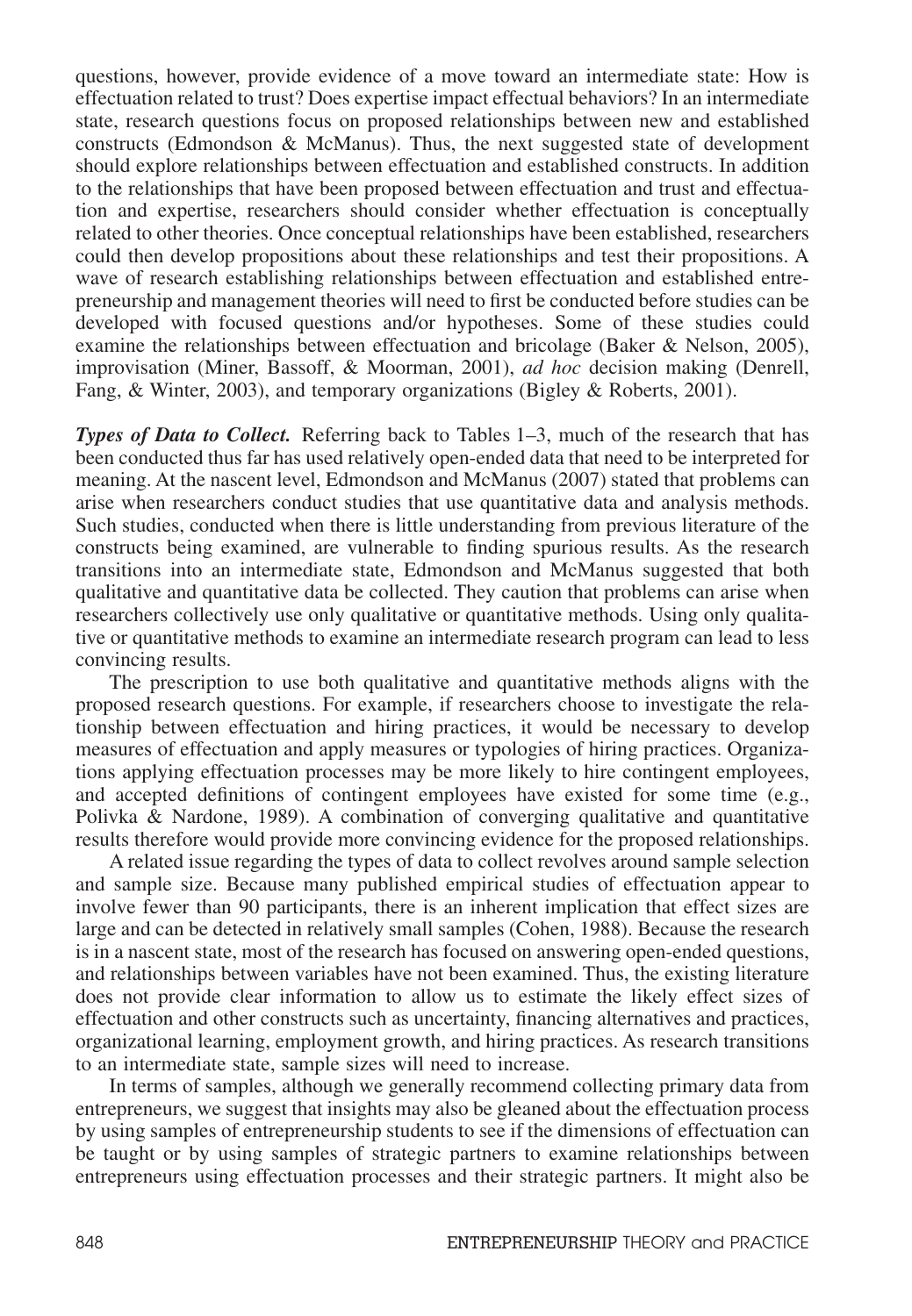possible to reconstruct indictors of causation and effectuation from existing data sets such as the Panel Study of Entrepreneurship Dynamics.

*Methods Used for Collecting Data.* The preceding section suggests a need for both qualitative and quantitative data. As such, it is appropriate to continue collecting data through interviews and observations. However, it is also appropriate to move toward collecting data through questionnaires and relevant archival sources. The mix of quantitative and qualitative methods discussed earlier is appropriate.

In addition to our prescription for quantitative and qualitative data, Edmondson and McManus (2007) stated that at the intermediate level of development, it is appropriate to obtain information from field research sites relevant to the phenomena of interest. When selecting field research sites, it is important to consider the representativeness of those sites. Three of the published effectuation experiments we reviewed examined the degree to which experienced entrepreneurs and non-entrepreneurs (bankers, managers, and master of business administration [MBA] students) used effectual and causal logics (Dew, Read, et al., 2009; Read, Song, et al., 2009; Sarasvathy et al., 1998). These studies were designed as experiments and as such, generalizability threats were understandably not well-controlled. As effectuation research reaches an intermediate state of development, it will become more important to sample subjects who are more representative of the individuals who are in the process of starting businesses, developing not-for-profit organizations, or engaging in other activities where effectuation might apply. According to large-scale studies of entrepreneurship in the United States, many of the demographic characteristics of individuals who start businesses are representative of the nonentrepreneur population (Shane, 2008). That is, entrepreneurs look similar to the population from which they arise. Therefore, to move the research to an intermediate phase, it will be necessary to sample a wider variety of individuals.

At the same time, it is important to note that the concept of effectuation arose out of the study of expert entrepreneurs, who are, by definition, not representative of the population of entrepreneurs as a whole. Because effectual entrepreneurship may be synonymous with expert entrepreneurship, the average or typical entrepreneur may not predominantly use effectuation. Thus, conducting research that compares expert entrepreneurs versus non-entrepreneurs or novice entrepreneurs is warranted. Comparisons in the field with well-designed survey and cross-sectional data may yield interesting insights. Such research could examine whether experience, the level of resources available, and the developmental stage of a venture are related in different ways to different subdimensions of effectuation. Multilevel and contingent models may also help us better understand how and when the different subdimensions of effectuation are most applicable.

For researchers who wish to continue to examine effectuation among expert, experienced entrepreneurs, we recommend consulting the expertise methods literature for guidance. A variety of experimental (Proctor & Vu, 2006), retrospective interview (Sosniak, 2006), time use logging (Deakin, Cote, & Harvey, 2006), and historiometric (Simonton, 2006) methods may be helpful. For example, for researchers who wish to examine whether effectuation skills are better mastered when they are learned and practiced separately before they are integrated (i.e., part–whole training) or when they are learned and practiced as a whole (i.e., whole-task training), laboratory experimental techniques similar to those used by Frederikson and White (1989) may be useful. Examining the acquisition of expert skills in settings in which subjects were faced with several simultaneous stimuli, tasks, and requests for response, Frederikson and White found that expertise resulted more quickly from part–whole training than from whole-task training. Similarly, might entrepreneurs gain effectuation expertise more quickly by first learning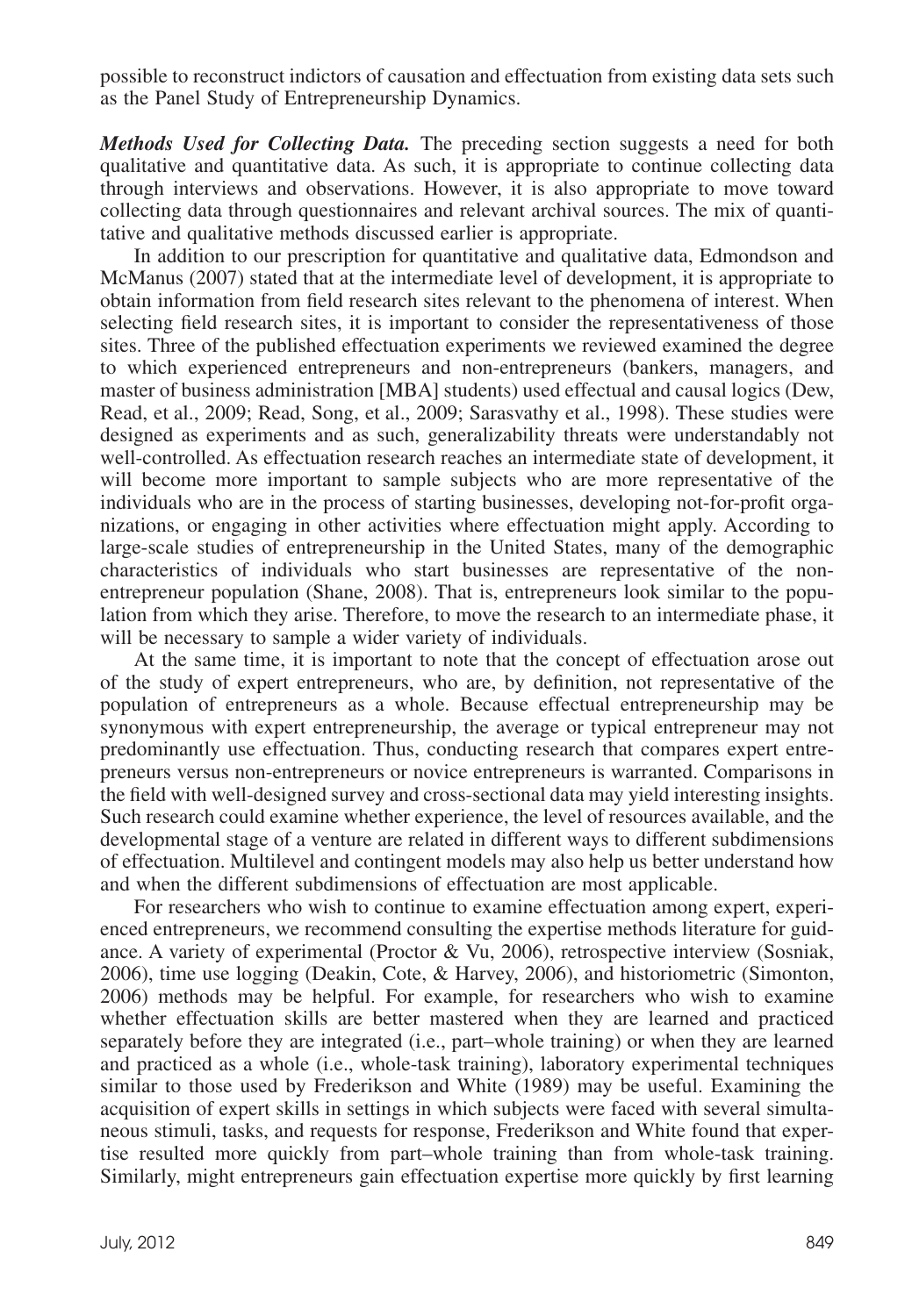and practicing the skills associated with the effectuation sub-constructs before attempting to put together all of the effectuation skills in forming a new venture?

For researchers who wish to examine what leads to the use of effectual logics and behavior, the use of retrospective interviews with expert entrepreneurs and nonentrepreneurs may be warranted. Guidance for how to design such research is available by examining the results of the Development of Talent Project (Bloom, 1982; Sosniak, 2006). This project sought to understand what factors contributed to the development of expertise among 120 expert concert pianists, sculptors, swimmers, tennis players, mathematicians, and physicists. The principal investigator originally surmised that the experts "would be initially identified as possessing special gifts or qualities and then provided with special instruction and encouragement" (Bloom, p. 520). The study results suggested, however, that this pattern was not consistent among the experts. Instead, the researchers found that the experts were "encouraged and supported in considerable learning before they were identified as special and then accorded even more encouragement and support" (Sosniak, p. 289). Similarly, might the use of effectual logics that has been found among expert entrepreneurs have resulted more from environments that encouraged them to engage in affordable loss experiments and develop alliances? Such environments might have included growing up in an entrepreneurial family and/or being trained in financial bootstrapping techniques or other effectual approaches through courses or workshops in entrepreneurship education programs.

We encourage researchers who are interested in understanding the difference between how expert and novice entrepreneurs spend their time when starting a new venture to consult the time use logging methods literature (Deakin et al., 2006). Stylized activity lists and logs, two techniques that collect data about how subjects spend their time, can be adapted to allow researchers to learn how much time expert and novice entrepreneurs spend engaged in effectual behaviors, the frequency with which they engage in effectual behaviors, and when they engage in these behaviors. These data might allow researchers to learn whether expert and novice entrepreneurs engage in effectual behaviors differently over time.

Lastly, in terms of methodological advice for researchers who wish to examine expert entrepreneurs, we encourage researchers to consult the historiometric methods literature (Simonton, 2006) if they wish to examine whether the use of effectuation among expert entrepreneurs has changed over time. Historiometric methods allow researchers to examine and analyze the acquisition and performance of notable, historical experts using quantitative analytical techniques. Historiometric methods therefore could allow a researcher to examine the use of effectuation logics and behavior among Benjamin Franklin, Thomas Edison, Henry Ford, and Bill Gates. Note that a historiometric examination of effectual logic would require data collected from sources that provide insight into individuals' logics (e.g., personal diaries, letters). Data for a historiometric examination of effectual behavior, on the other hand, might be drawn from newspaper reports and biographies (e.g., objective reports of an entrepreneur's behaviors). Such data might be valuable for understanding whether successful entrepreneurs who lived prior to the industrial revolution, the rise of large multinational corporations, or the advent of the internet used effectual logics and behavior as much as expert entrepreneurs do today.

*Unit of Analysis.* Another issue related to data collection is the choice of the appropriate unit of analysis. In entrepreneurship research, the unit of analysis has traditionally been either the entrepreneur or the emerging firm. A deeper understanding of effectuation processes may incorporate both of these traditional approaches. For example, an effectuation-based model of entrepreneurship is nonlinear and includes an entrepreneur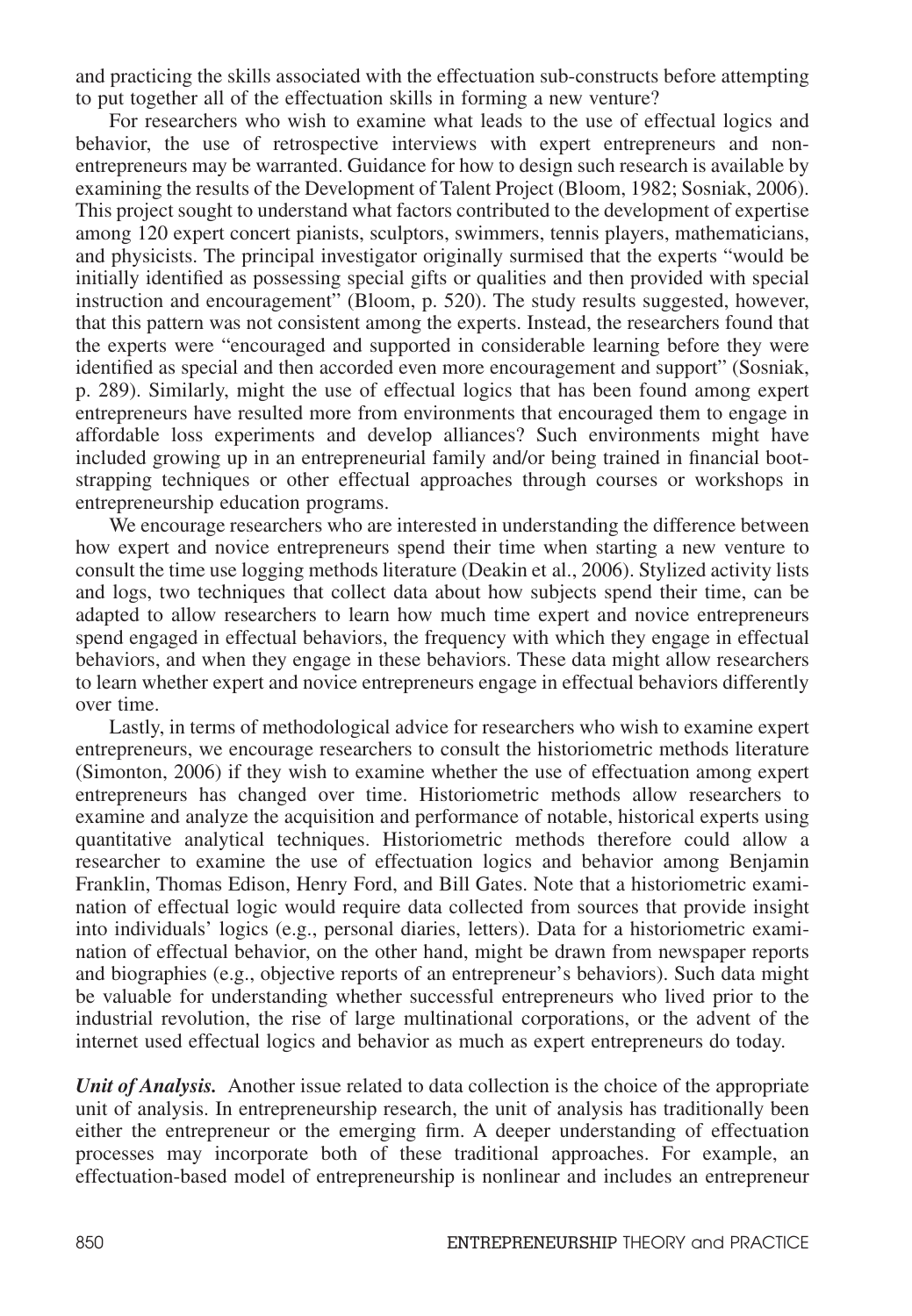realizing that he or she has a generalized aspiration, assessing the resources that he or she has within his or her control, experimenting with affordable alternatives, receiving feedback, and committing resources only after successful trials (Sarasvathy, 2001). Therefore, a business launch may never occur, or several business launches may occur that result from the entrepreneur's generalized aspiration. As such, to understand the effectuation phenomenon, it would be necessary to study entrepreneurs rather than firms over a period of time long enough for effectuation behaviors to manifest themselves. Alternatively, at the firm level, it might be possible to analyze business model change. For example, different versions of business plans could be analyzed over time and changes in relevant variables could be mapped in both causal and effectual terms. Finally, because interactions with stakeholders form an important part of effectual logic, it might be possible to analyze stakeholder interactions or relationships. For example, researchers could track each stakeholder that joined a venture and classify interactions into predominantly causal and effectual. All three approaches require the observation and analysis of cognitive processes and behaviors over time.

Gathering data on individuals over time requires either retrospective recall or realtime data gathering. Because process and field study data collection methods often capture data retrospectively, the data (especially unobservable data such as the thought processes that an individual uses) are subject to recall biases (Eisenhower, Mathiowetz, & Morganstein, 2004). When examining the degree to which entrepreneurs use effectual versus causal logics, researchers should attempt to mitigate subjects' recall biases. To do so in field studies, researchers could use longitudinal research designs that include frequent data collections to capture subjects' logics and behaviors. A subject's inability to accurately remember what he or she was thinking is likely to occur as more time passes. Therefore, studies based on recall should focus on recent events and be supplemented by longitudinal designs. In addition, combining retrospective interview data with observable behavioral and action variables, such as actual strategies implemented, and triangulating both with historical materials and information from multiple stakeholders—as was performed in Sarasvathy and Kotha (2001), Harting (2004), and Harmeling et al. (2004) will help mitigate the risk of recall bias (Eisenhower et al.).

An additional methodology that might well be adapted to the study of effectuation is the experience sampling methodology (Alliger & Williams, 1993; Hormuth, 1986; Uy, Foo, & Aguinis, 2010). The experience sampling methodology requires participants to report their thoughts, feelings, and behaviors at multiple times across situations as they happen in the natural environment. Thus, it allows researchers to capture person–situation interactions as well as between- and within-person processes. It helps researchers improve the degree to which findings can be generalized to naturally occurring environments, and it minimizes retrospective biases.

*Constructs and Measures.* As research on effectuation transitions to the intermediate state, measures must be developed. Some studies have begun to establish measures of effectuation. Wiltbank et al. (2009) and Chandler, DeTienne, and Mumford (2007) offered survey instruments that capture some aspects of causation and effectuation. However, as is true with most measurement scales in the social sciences, these constructs were developed and validated as reflective rather than formative constructs (MacKenzie et al., 2005). In reflective models, the latent construct exists independent of the measures, and the measures are merely reflections of the underlying construct. Bollen and Lennox (1991) noted that the traditional reflective models used in most social science research may not make sense for all constructs. Whether a construct should be validated as a formative or reflective construct should depend on theoretical considerations—namely, do the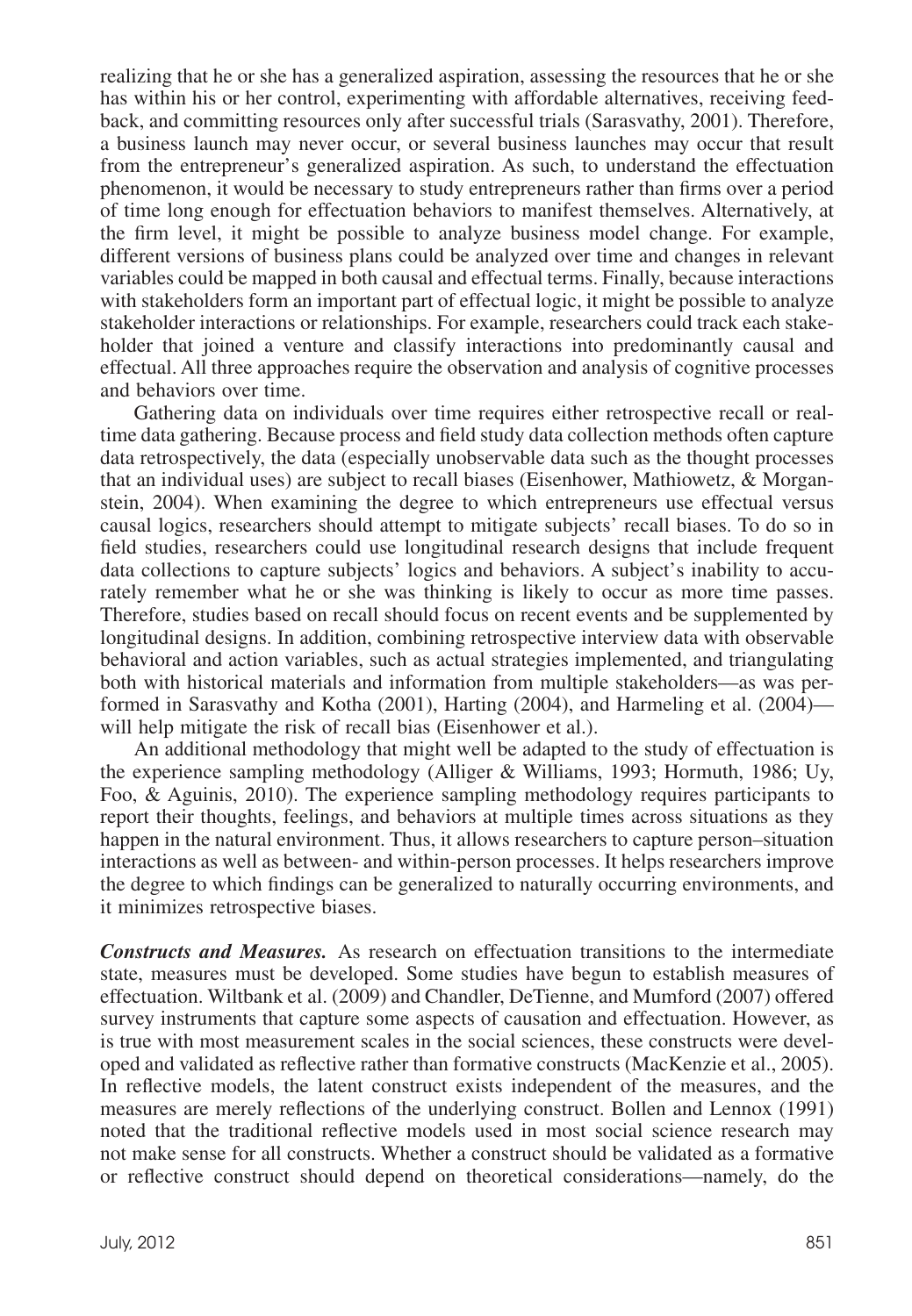construct indicators attempt to reflect the underlying construct or do the indicators collectively form the construct (Diamantopoulos & Siguaw, 2006).

In the case of effectuation, the underlying subdimensions combine to form the effectuation construct and thus, formative models and evaluation would be more appropriate. In formative models, the measures jointly influence the composite latent construct, and meaning comes from the measures of the construct in the sense that the complete meaning of the composite construct is derived from its measures. Effectuation is a composite of several different cognitive processes and behaviors: (1) beginning with a set of given means; (2) decision making based on affordable loss; (3) emphasizing strategic alliances and precommitments; (4) exploiting environmental contingencies through flexibility and experimentation; and (5) seeking to control an unpredictable future. It might be argued therefore that effectuation as a construct does not exist independently of those measures and there is no reason to suppose that each of the five sub-components of effectuation should be highly correlated with each other. Hence, effectuation would be more accurately measured and validated using formative models (Coltman et al., 2008)—a detailed description of how to appropriately validate formative measures is beyond the bounds of this research. However, a body of research is emerging that describes appropriate procedures for validating formative constructs (e.g., Coltman et al.; Diamantopoulos & Siguaw, 2006; MacKenzie et al., 2005). Note that Chandler et al. (in press) used methodologies consistent with the formative nature of the effectuation construct. Using these methodologies, they found that effectuation can be better understood as a formative construct rather than as a reflective construct, and they provided a validated effectuation measure consisting of four sub-constructs—experimentation, affordable loss, flexibility, and precommitments. They concluded, however, that additional measures should be developed. These new measures could incorporate other elements of effectuation that are shown to be central to effectuation (e.g., beginning with a given set of means). Future researchers could use different sample types and data collection methods, and they could include effectuation outcome variables as a means of validating effectuation as a formative construct (cf. MacKenzie et al.). Therefore, we suggest that researchers should consider the formative nature of the construct, and use appropriate methods to validate their measures. In addition, we suggest two specific formative measurement models that might be used for effectuation.

MacKenzie et al. (2005) suggested that when a composite construct is the focus of research, investigators may want to use a mixed indicator measurement model such as the one diagrammed in Figure 1. Thus, if effectuation is a central construct in a research model, the subdimensions of effectuation can be measured as reflective constructs using multiple indicators of each subdimension. For example, multiple items could be developed that reflect decision making based on affordable loss, focusing on existing means and each of the other subdimensions. Each of the individual subdimensions, however, then must be aggregated to form a composite latent construct. Hence, a mixed measurement model might be developed with the subdimensions measured and validated reflectively but with each subdimension or facet aggregated and validated formatively.

In contrast to the mixed indicator model, if effectuation is less central to a study or is part of a complex system of relationships, researchers may choose to use the measurement model diagrammed in Figure 2. In this model, single items measure each subdimension and are aggregated as a composite formative measure (cf. MacKenzie et al., 2005).

In addition to developing instruments that measure cognitive effectuation and causation processes, we suggest that future researchers develop instruments that measure effectuation- and causation-related behaviors. To do so, researchers should examine how entrepreneurs begin with a given goal and/or set of means, how they focus on affordable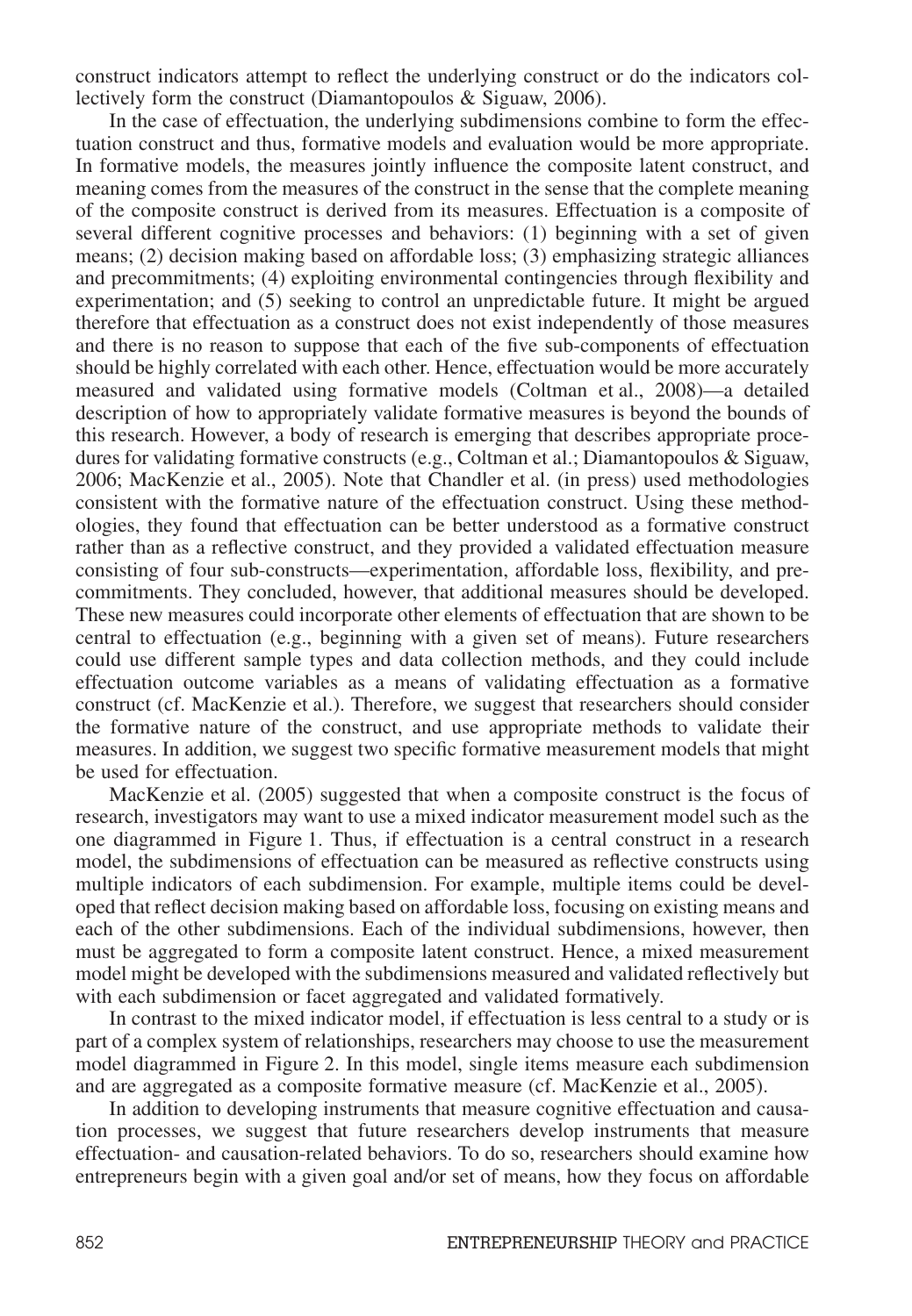# Figure 1





loss and/or expected returns, how they emphasize strategic alliances and/or competitive analyses, how they exploit contingencies and/or preexisting knowledge, and how they try to control an unpredictable future and/or predict an uncertain one. For example, in terms of effectuation- and causation-related behaviors, researchers could develop items similar to the following Likert scale items used by Chandler et al. (in press) to measure experimentation—"We experimented with different products and/or business models" and "We tried a number of different approaches until we found a business model that worked." In terms of cognitive processes, researchers could develop measures similar to the following Likert scale items used by Wiltbank et al. (2009)—"As you assemble information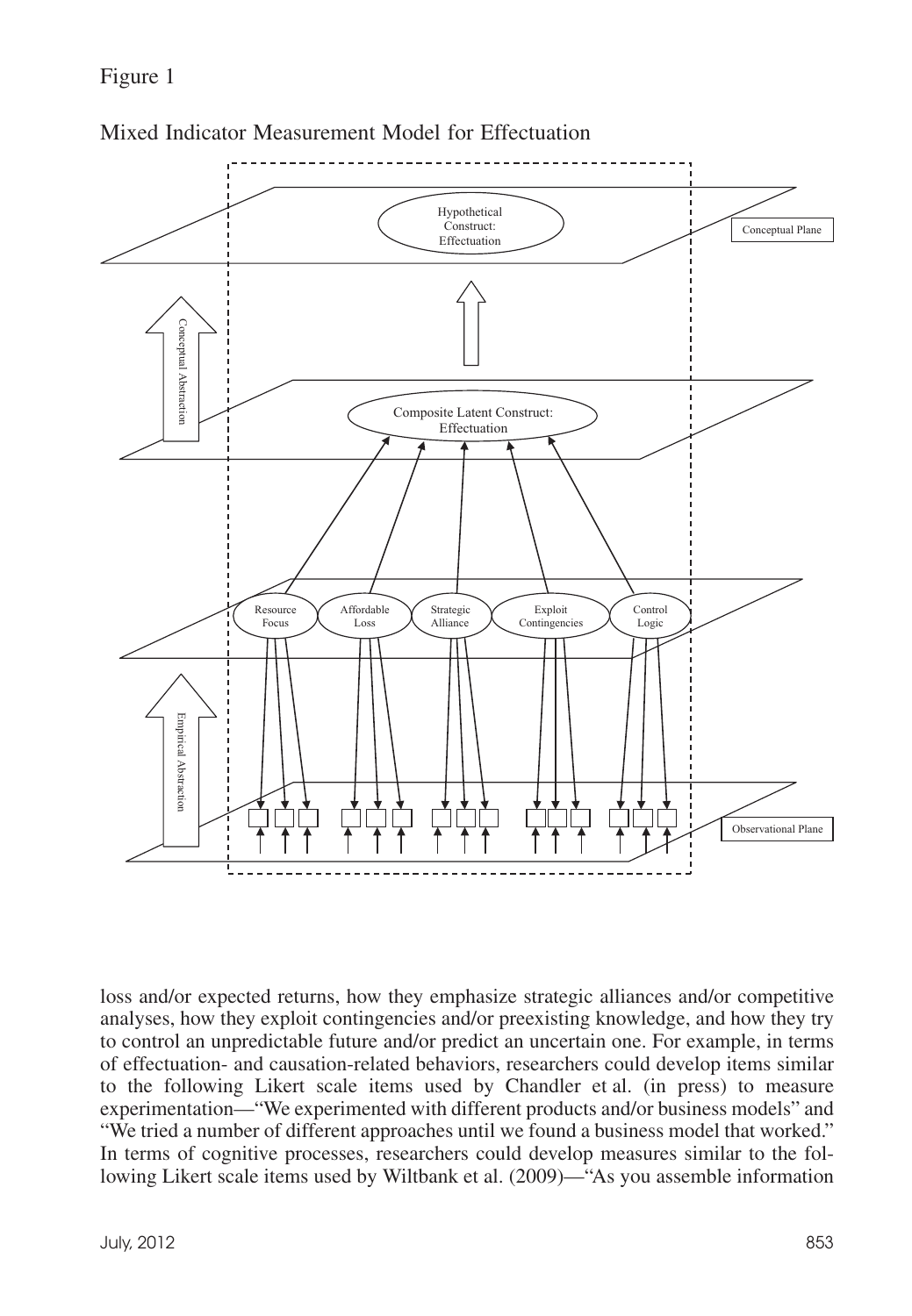# Figure 2



Composite Indicator Measurement Model for the Effectuation Construct

on this business you would... imagine possible outcomes based on your prior experience . . . [and] imagine ways your venture will change aspects of the situation they are forecasting."

Differentiating effectuation from other related constructs is an additional measurement issue. Dew, Read, et al. (2009) showed that in an exercise involving the evaluation of an entrepreneurial situation, 27 expert entrepreneurs used effectual logics more and used causal logics less than 37 MBA students. The researchers showed that the entrepreneurs also used analogical reasoning and holistic and conceptual thinking more than the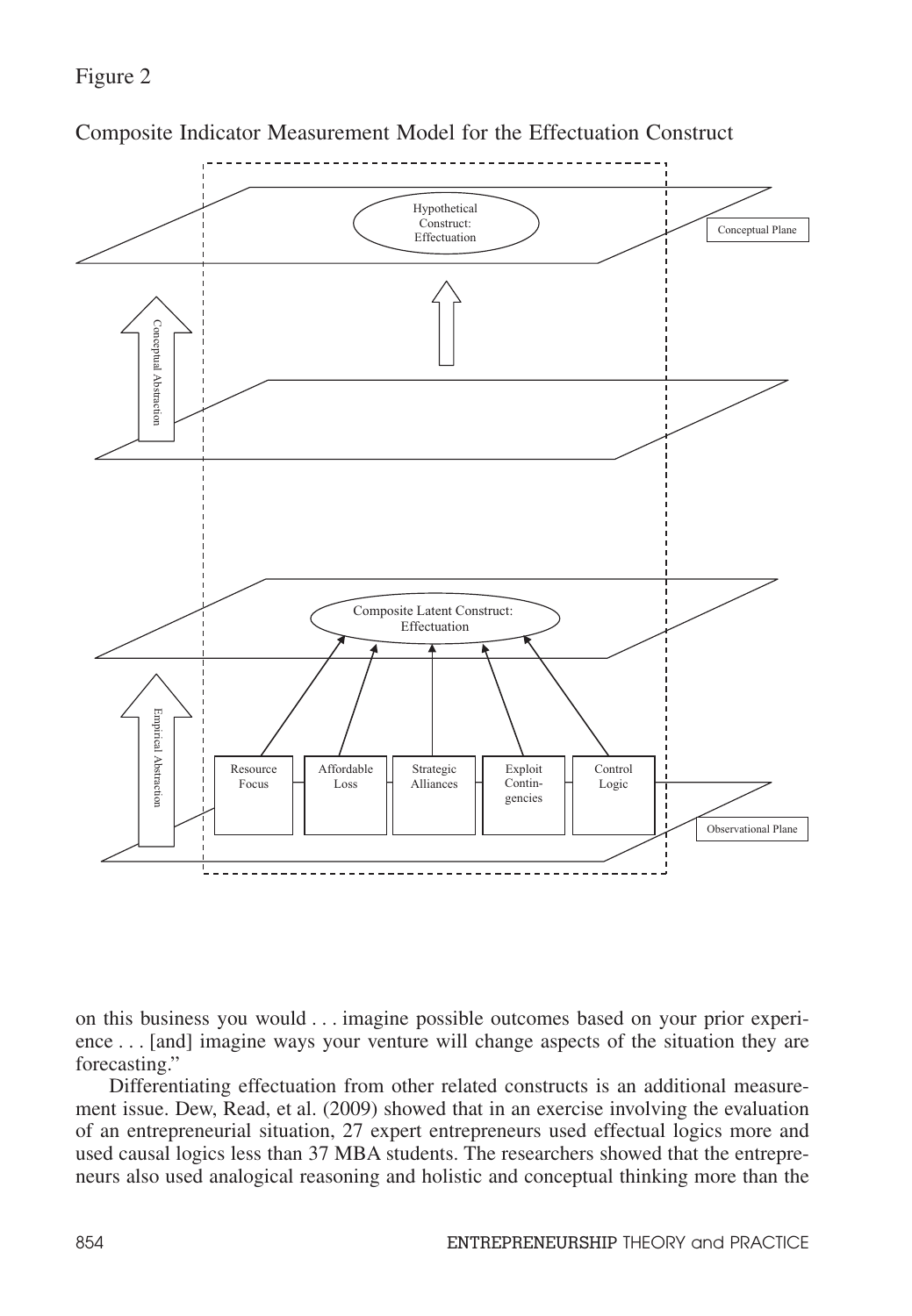MBA students, and they valued predictive information (i.e., market research) less than the students. Because these latter cognitive processes categorize the entrepreneurs and nonentrepreneurs as well as the use of effectual and causal logics, we wonder if analogical reasoning, holistic and conceptual thinking, and the valuing of predictive information may be related to or conceptually indiscriminant from the use of effectual versus causal logics. For example, the degree to which an individual values predictive information seems to directly relate to the distinction that Sarasvathy (2001) drew between individuals seeking to control an unpredictable future or trying to predict an uncertain one. We therefore suggest that future researchers should carefully distinguish between effectuation and causation processes and other cognitive processes and develop instruments that measure these processes separately.

In developing instruments that measure effectuation processes, it may be tempting to view effectuation and causation as constructs on opposite ends of a continuum (similar to introversion and extraversion). We do not view effectuation and causation as opposing constructs. Rather, we view them as orthogonal (similar to satisfaction and dissatisfaction). Examining the sub-constructs of effectuation and causation also does not indicate that the sub-constructs are opposite ends of a continuum. The opposite of "beginning with a set of given means" is not "beginning with a given goal." The opposite of "focusing on affordable loss" is not "focusing on expected returns." The opposite of "emphasizing strategic alliances" is not "emphasizing competitive analysis." The opposite of "leveraging contingencies" is not "exploiting preexisting knowledge" and the opposite of "seeking to control an unpredictable future" is not "trying to predict a risky future." Therefore, we advise future researchers to develop effectuation measures that are not contrasted as polar opposites of causation measures, and we advise researchers who use these measures to also account for causation separately.

*Goal of Data Analysis.* According to Edmondson and McManus (2007), when research is in a nascent state of development, the goal of data analysis should be to identify patterns in the data. As a research program transitions to an intermediate state, analysis moves toward preliminary testing of new propositions and new or related constructs. In the section entitled "appropriate research questions," we listed a number of research questions that could be asked. Therefore, the goal of data analysis at the intermediate state would be to provide preliminary evidence of relationships between effectuation and uncertainty, financing alternatives and practices, individual and organizational learning, employment growth and hiring practices, business planning, strategy development, and industry-related factors, along with other theoretically appropriate relationships.

In terms of developing meaningful studies that pursue evidence of relationships between effectuation and other constructs, we caution researchers to first consider the insight that may be gained from their study. Because effectuation is a large construct, similar to human development (cf. Coltman et al.'s [2008], example of the human development index), researchers should consider what insight might be gained from a study that finds that effectuation is or is not related to, for example, an individual's level of optimism—e.g., a construct that has been related to several other constructs and to which the addition of effectuation may not significantly improve the amount of variance explained. As effectuation research moves into an intermediate state, we suggest that researchers develop studies in which effectuation, or effectuation's sub-constructs, may be expected to explain a significant level of variance in another construct.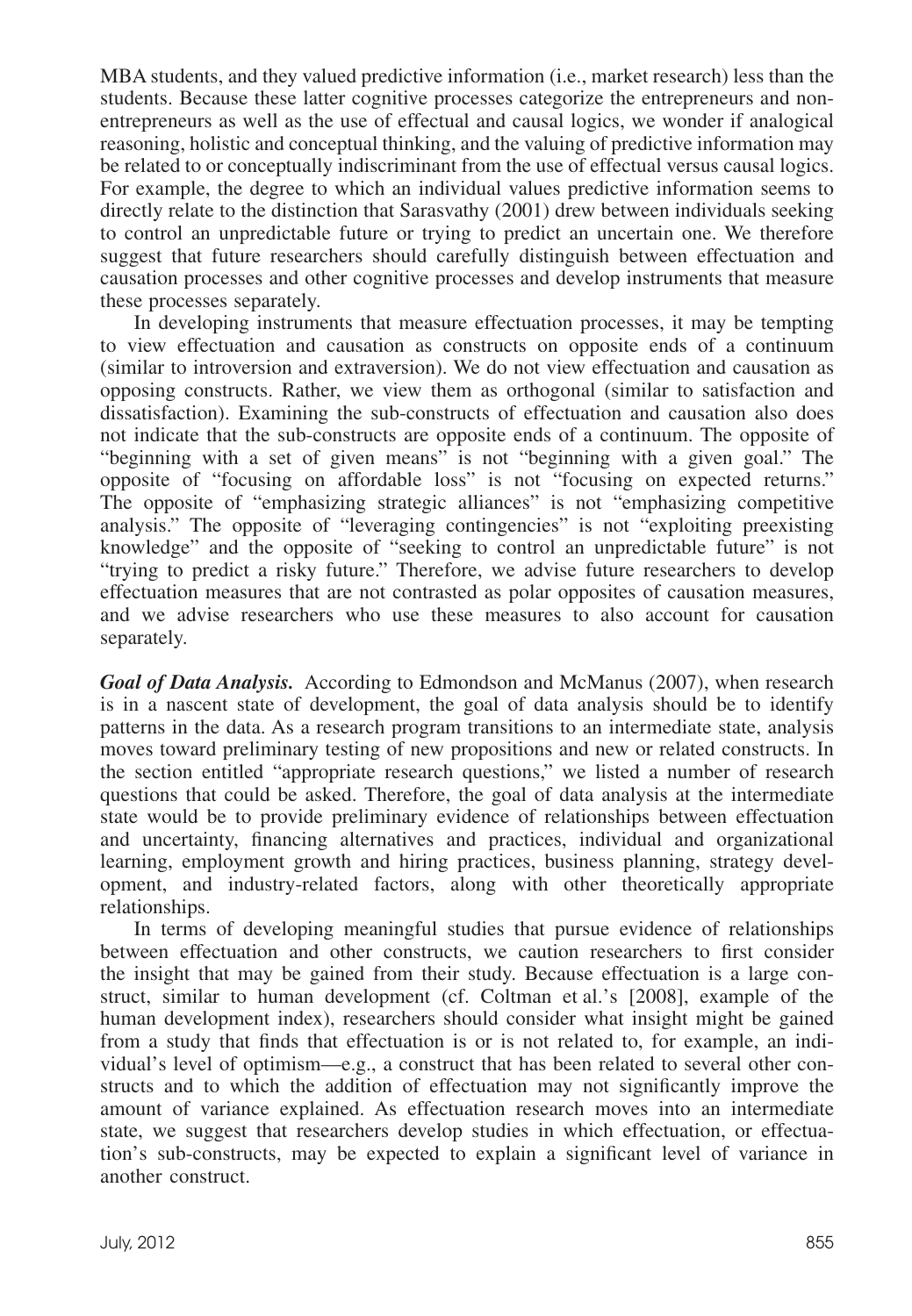*Data Analysis Methods.* A study's data analysis methods should conform to its data analysis goals. Hence, when research is in a nascent state, thematic content analysis is conducted to provide evidence of constructs. As described by our literature review, several studies have used thematic content analysis. In the intermediate state, it is appropriate to transition from content analysis to exploratory statistical analysis and preliminary tests (Edmondson & McManus, 2007). In our review of effectuation articles, those we classified as intermediate studies used verbal protocol analysis, *t*-tests, analysis of variance (Dew, Read, et al., 2009), exploratory factor analysis (Chandler et al., in press), and ordinary least squares regression (Wiltbank et al., 2009). Such methods and techniques appear to be appropriate for this state of development.

As effectuation research moves into an intermediate state, it is also increasingly important to implement rigorous methods to separate real from spurious results (Chandler & Lyon, 2001). This includes the use of appropriate control variables to strengthen the claim that a study's independent variables are the cause of the observed effect in the dependent variable. A control variable is a variable that is included in an analysis to allow researchers to tap into the relationship between independent and dependent variables without interference. If relevant influences are not controlled, true effects may go unobserved and spurious effects may occur. If the introduction of appropriate control variables does not change the original relationship between the cause and effect variables, then claims of non-spuriousness are strengthened (Trochim, 2001).

For example, the existing nonexperimental empirical effectuation literature has not measured or controlled for environmental uncertainty. Instead, Wiltbank et al. (2009) used control variables that seem to capture individuals' general risk propensities. Although researchers have claimed that entrepreneurs generally possess higher risk propensities than non-entrepreneurs (Stewart & Roth, 2001) and therefore, an individual's risk propensity may be related to the degree to which an individual uses effectuation versus causation, we do not believe that an individual's risk propensity is an adequate proxy for situational uncertainty. Because the use of effectual and causal logics is a choice that an individual may make dependent on the amount of uncertainty that he or she perceives, we suggest that researchers who examine the effects of effectuation and causation should attempt to measure uncertainty and control for it. This leads to another related data analysis issue—the issue of endogeneity.

In research models, a variable is endogenous if it is a function of other variables in the model. For example, a change in environmental circumstances that changes the level of uncertainty is an exogenous change if the level of uncertainty is not correlated with the error term. Perceptions of uncertainty, however, may be endogenous and may lead to endogenous changes in causation and effectuation and outcomes. The application of effectuation behaviors may also inject uncertainty into the process, another endogenous change. If perceived uncertainty is endogenous and entrepreneurs self-select into effectual or causal modes of operation, then one should also provide instrumental measures of effectuation. For a reference on how to control for endogeneity in empirical models, see Hamilton and Nickerson (2003).

An additional issue related to endogeneity is the choice of independent and dependent variables studied in effectuation studies. With the exception of two studies (Read, Song, et al., 2009; Wiltbank et al., 2009), most empirical effectuation studies have examined effectuation as a dependent variable. Researchers have studied when, how, and why individuals use effectual reasoning. Conversely, future researchers could begin to examine the consequences of using effectual reasoning. For example, researchers could study whether students who are exposed to effectuation concepts in the classroom are more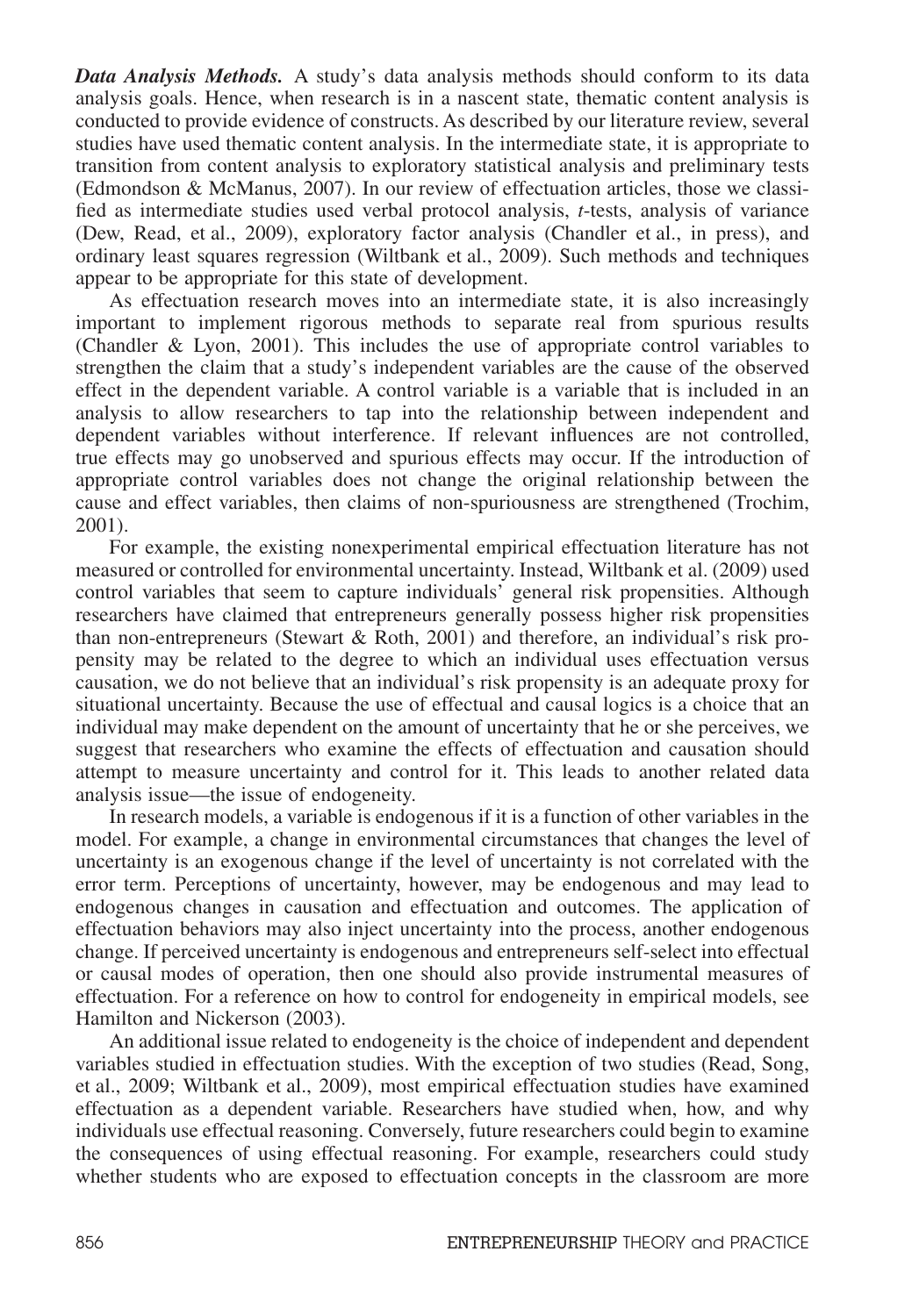likely to attempt to start new ventures than students who are not exposed to effectuation, and whether their venture success rates differ.

*Theoretical Contribution.* As effectuation research enters an intermediate state, appropriate theoretical contributions will center on the development and testing of suggestive models. Using a previously mentioned example, researchers could examine whether entrepreneurs pursuing opportunities through effectuation processes use alliances and precommitments and/or make decisions based on affordable loss. Thus, one might suggestively theorize that when employing effectuation, entrepreneurs would be more likely to outsource production and/or hire contingent employees rather than building a hierarchical organization with full-time employees. The intermediate state theoretical contribution would be the clear definition of "alliances and precommitments," and empirical evidence that these relationships hold in the proposed direction.

### **Conclusion**

Effectuation has captured the imagination of researchers because it identifies and questions basic assumptions of how individuals think and behave when starting businesses, and it offers an alternative explanation to causation that many believe has face validity. Effectuation seems to be particularly appropriate to entrepreneurship because it may better describe how, "in the absence of current markets for future goods and services, these goods and services manage to come into existence" (Venkataraman, 1997, p. 120). That is, it appears to better describe the actual thoughts and behaviors that some entrepreneurs experience when starting a venture. As such, we believe that the effectuationrelated model of entrepreneurship is an important theoretical model that needs to be tested by researchers.

We have followed the model proposed by Edmondson and McManus (2007) to show that effectuation research is transitioning to an intermediate state. Using this model, we make a significant contribution by suggesting appropriate research questions, describing the types of data that should be collected, identifying appropriate methods for collecting data, providing clear guidelines for the development of relevant constructs and measures, presenting data analysis methods that fit the state of development of the research, offering suggestions for appropriate data analysis methods, and discussing theoretical contributions that are realistic in this state of development. Note, however, that our recommendations and Edmondson and McManus' framework focus on evaluating a research stream from a positivist perspective wherein there is a focus on falsifiablity. From this perspective, the progress of a research stream is viewed as occurring through hypothesis testing. Thus, our bias for hypothesis testing as a means of advancing a field of study should be acknowledged when considering our recommendations for future effectuation research studies. Nevertheless, Edmondson and McManus's framework is appropriate for developing a field of study from a positivist perspective, and we have used the framework to focus on challenges currently relevant to effectuation research.

Many of the recommendations we make would be appropriate for other areas of research that are transitioning from a nascent to an intermediate state. However, we have specifically tailored our recommendations to apply to effectuation research. We believe that if researchers consider and follow these recommendations they will make important contributions to entrepreneurship literature and help determine the value of effectuation to the field.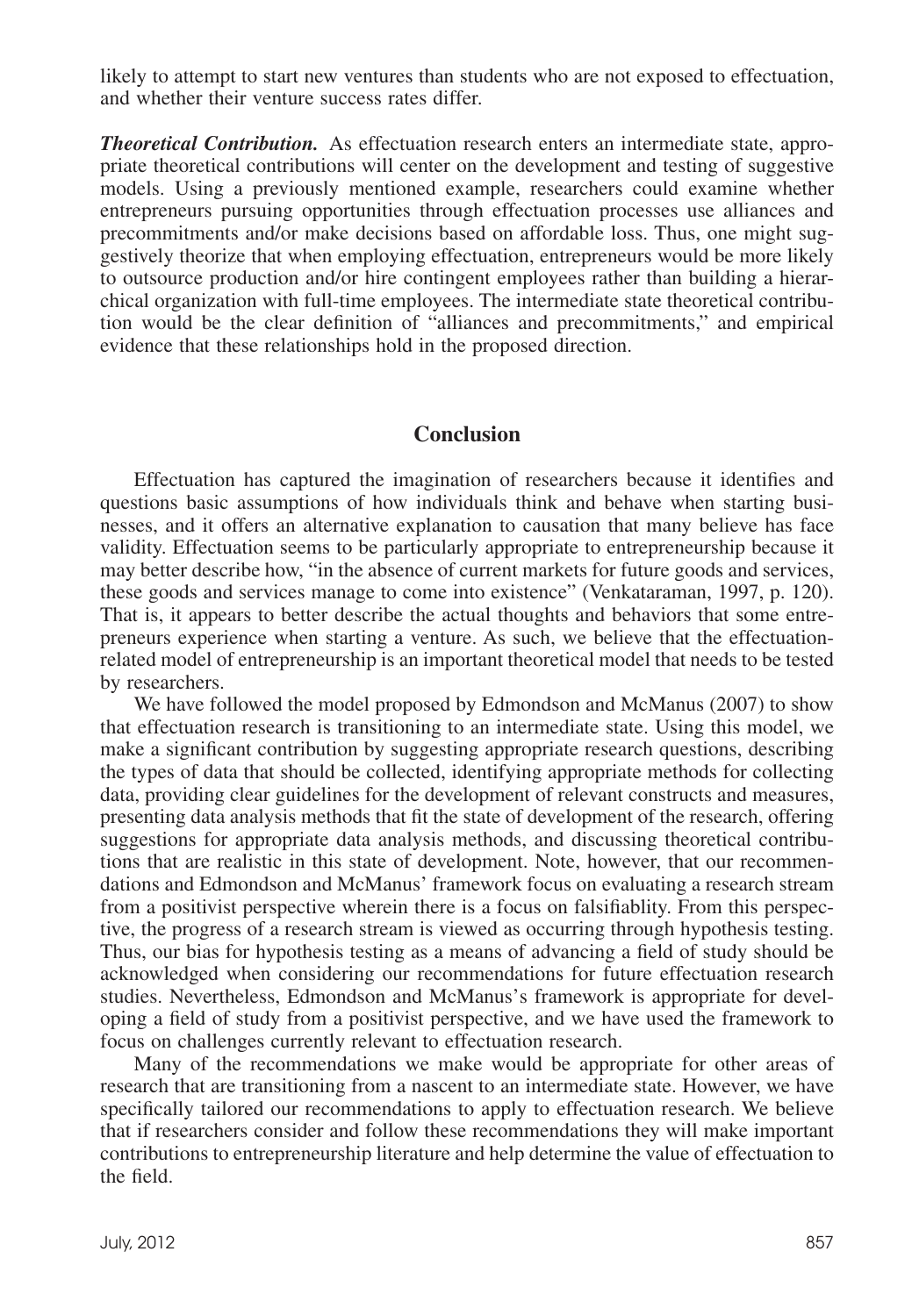# **REFERENCES**

Alliger, G.M. & Williams, K.J. (1993). Using signal-contingent experience sampling methodology to study work in the field: A discussion and illustration examining task perceptions and mood. *Personnel Psychology*, *46*, 525–549.

Baker, T. & Nelson, R.E. (2005). Creating something from nothing: Resource construction through entrepreneurial bricolage. *Administrative Science Quarterly*, *50*, 329–366.

Bergh, D.D., Perry, J.T., & Hanke, R. (2006). Some predictors of SMJ article impact. *Strategic Management Journal*, *27*, 81–100.

Bigley, G.A. & Roberts, K.H. (2001). The incident command system: High-reliability organizing for complex and volatile task environments. *Academy of Management Journal*, *44*, 1281–1299.

Bird, B.J. (1989). *Entrepreneurial behavior*. Reading, MA: Addison-Wesley.

Bloom, B.S. (1982). The role of gifts and markers in the development of talent. *Exceptional Children*, *48*, 510–521.

Bollen, K. & Lennox, R. (1991). Conventional wisdom on measurement: A structural equation perspective. *Psychological Bulletin*, *110*, 305–314.

Chandler, G., DeTienne, D., McKelvie, A., & Mumford, T. (in press). Causation and effectuation processes: A validation study. *Journal of Business Venturing*, doi:10.1016/j.jbusvent.2009.10.00.

Chandler, G., DeTienne, D., & Mumford, T. (2007). Causation and effectuation: Measure development and theoretical implications. In S. Alvarez, P. Davidsson, J. Fiet, G. George, D.F. Kuratko, C. Mason, M. Maula, M. Minniti, S. Sarasvathy, D.A. Shepherd, P. Westhead, J. Wiklund, M. Wright, S.A. Zahra, & A. Zacharakis (Eds.), *Frontiers of entrepreneurship research*, *27* (pp. 1–13). Wellesley, MA: Babson College.

Chandler, G.N. & Jansen, E. (1992). The founder's self-assessed competence and venture performance. *Journal of Business Venturing*, *7*, 223–236.

Chandler, G.N. & Lyon, D.W. (2001). Issues of research design and construct measurement in entrepreneurship research: The past decade. *Entrepreneurship Theory and Practice*, *25*, 101–113.

Chiles, T.H., Bluedorn, A.C., & Gupta, V.K. (2007). Beyond creative destruction and entrepreneurial discovery: A radical Austrian approach to entrepreneurship. *Organization Studies*, *28*, 467–493.

Chiles, T.H., Gupta, V.K., & Bluedorn, A.C. (2008). On Lachmannian and effectual entrepreneurship: A rejoinder to Sarasvathy and Dew (2008). *Organization Studies*, *29*, 247–253.

Cohen, J. (1988). *Statistical power analysis for the behavioral sciences* (2nd ed.). New York: Lawrence Erlbaum Associates.

Coltman, T., Devinney, T.M., Midgley, D.F., & Venaik, S. (2008). Formative versus reflective measurement models: Two applications of formative measurement. *Journal of Business Research*, *61*, 1250– 1262.

Cook, T.D. & Campbell, D.T. (1979). *Quasi-experimentation: Design and analysis issues for field settings*. Boston, MA: Houghton Mifflin.

Cooper, A., Gimeno-Gascon, J., & Woo, C. (1994). Initial human and financial capital as predictors of new venture performance. *Journal of Business Venturing*, *9*, 13–30.

Deakin, J.M., Cote, J., & Harvey, A.S. (2006). Time budgets, diaries, and analyses of concurrent practice activities. In K.A. Ericsson, N. Charness, P.J. Feltovich, & R.R. Hoffman (Eds.), *The Cambridge handbook of expertise and expert performance* (pp. 303–318). Cambridge: Cambridge University Press.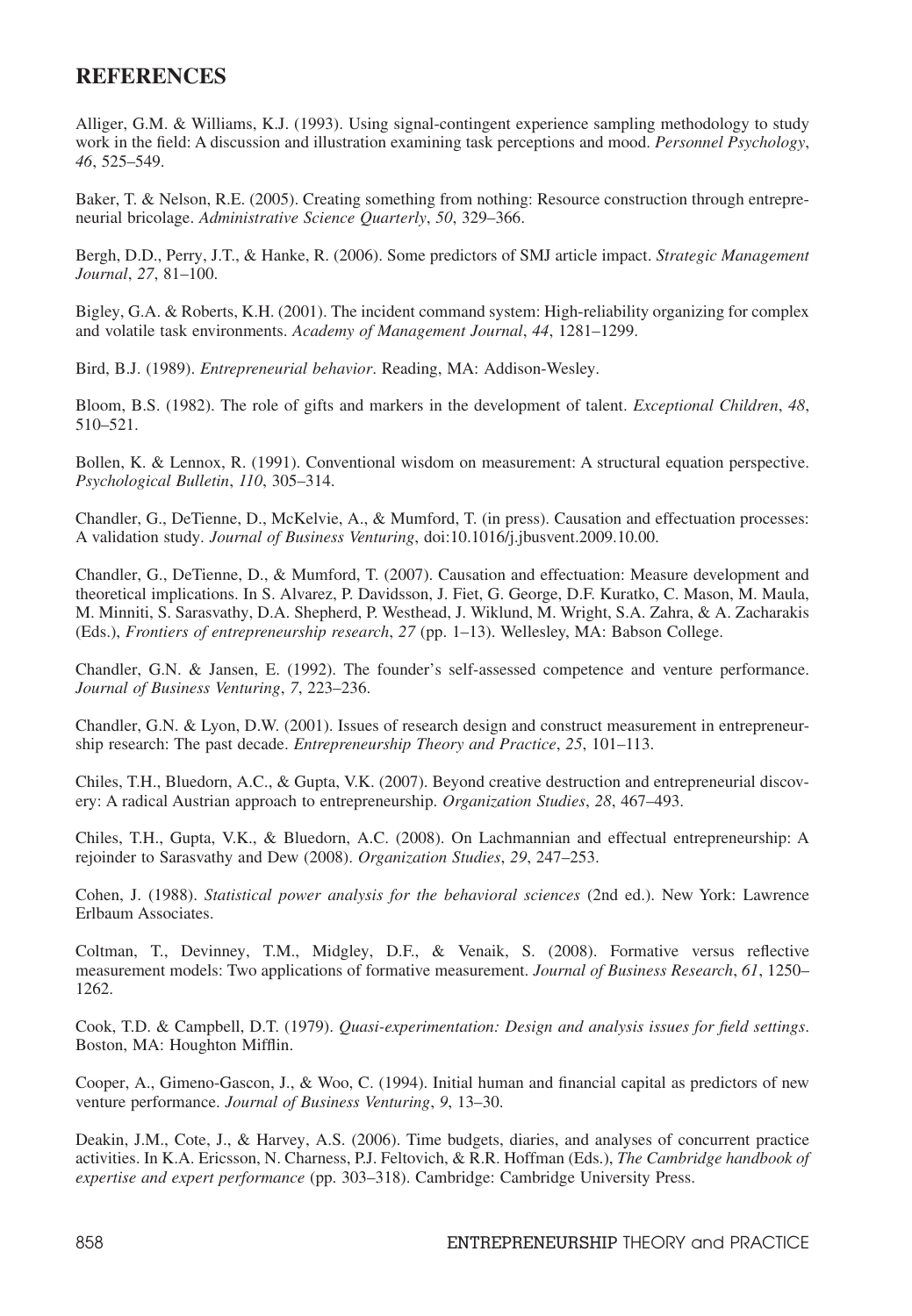Denrell, J., Fang, C., & Winter, S.G. (2003). The economics of strategic opportunity. *Strategic Management Journal*, *24*, 977–990.

Dew, N., Read, S., Sarasvathy, S.D., & Wiltbank, R. (2008). Outlines of a behavioral theory of the entrepreneurial firm. *Journal of Economic Behavior and Organization*, *66*, 37–59.

Dew, N., Read, S., Sarasvathy, S.D., & Wiltbank, R. (2009). Effectual versus predictive logics in entrepreneurial decision-making: Differences between experts and novices. *Journal of Business Venturing*, *24*, 287–309.

Dew, N. & Sarasvathy, S.D. (2002). *What effectuation is not: Further development of an alternative to rational choice*. Paper presented at the Annual Meeting of the Academy of Management, Denver, CO.

Dew, N., Sarasvathy, S.D., Read, S., & Wiltbank, R. (2008). Immortal firms in mortal markets? An entrepreneurial perspective on the "innovator's dilemma." *European Journal of Innovation Management*, *11*, 313–329.

Dew, N., Sarasvathy, S.D., Read, S., & Wiltbank, R. (2009). Affordable loss: Behavioral economic aspects of the plunge decision. *Strategic Entrepreneurship Journal*, *3*, 105–126.

Diamantopoulos, A. & Siguaw, J.A. (2006). Formative versus reflective indicators in organizational measure development: A comparison and empirical illustration. *British Journal of Management*, *17*, 263–282.

Drucker, P.F. (1998). The discipline of innovation. *Harvard Business Review*, *76*, 149–157.

Edmondson, A.C. & McManus, S.E. (2007). Methodological fit in management field research. *Academy of Management Review*, *22*, 1155–1179.

Eisenhower, D., Mathiowetz, N.A., & Morganstein, D. (2004). Recall bias: Sources and bias reduction techniques. In P.B. Biemer, R.M. Groves, L.E. Lyberg, N.A. Mathiowetz, & S. Sudman (Eds.), *Measurement errors in surveys* (pp. 127–144). Hoboken, NJ: John Wiley and Sons.

Frederikson, J.R. & White, B.Y. (1989). An approach to training based upon principled task decomposition. *Acta Psychologica*, *71*, 89–146.

Gersick, C.J. (1988). Time and transition in work teams: Toward a new model of group development. *Academy of Management Journal*, *31*, 9–41.

Goel, S. & Karri, R. (2006). Entrepreneurs, effectual logic, and over-trust. *Entrepreneurship Theory and Practice*, *30*, 477–493.

Hambrick, D.C. & Mason, P.A. (1984). Upper echelons: The organization as a reflection of its top managers. *Academy of Management Review*, *9*, 193–206.

Hamilton, B. & Nickerson, J. (2003). Correcting for endogeneity in strategic management research. *Strategic Organization*, *1*, 51–78.

Harmeling, S.S., Oberman, S., Venkataraman, S., & Stevenson, H.H. (2004). That my neighbor's cow might live: Effectuation, entrepreneurship education, and regional development in Croatia. In A. Shaker, S.A. Zahra, C.G. Brush, P. Davidsson, J. Fiet, P.G. Greene, R.T. Harrison, M. Lerner, C. Mason, G.D. Meyer, J. Sohl, & A. Zacharakis (Eds.), *Frontiers of entrepreneurship research*, *24* (pp. 1–14). Wellesley, MA: Babson College.

Harting, T. (2004). Entrepreneurial effectuation in a corporate setting: The case of Circuit City's Carmax unit. Paper presented at the Babson Kauffman Entrepreneurship Research Conference, Glasgow, Scotland.

Hormuth, S.E. (1986). The sampling of experiences *in situ*. *Journal of Personality*, *54*, 262–293.

Karri, R. & Goel, S. (2008). Effectuation and over-trust: Response to Sarasvathy and Dew. *Entrepreneurship Theory and Practice*, *32*, 739–748.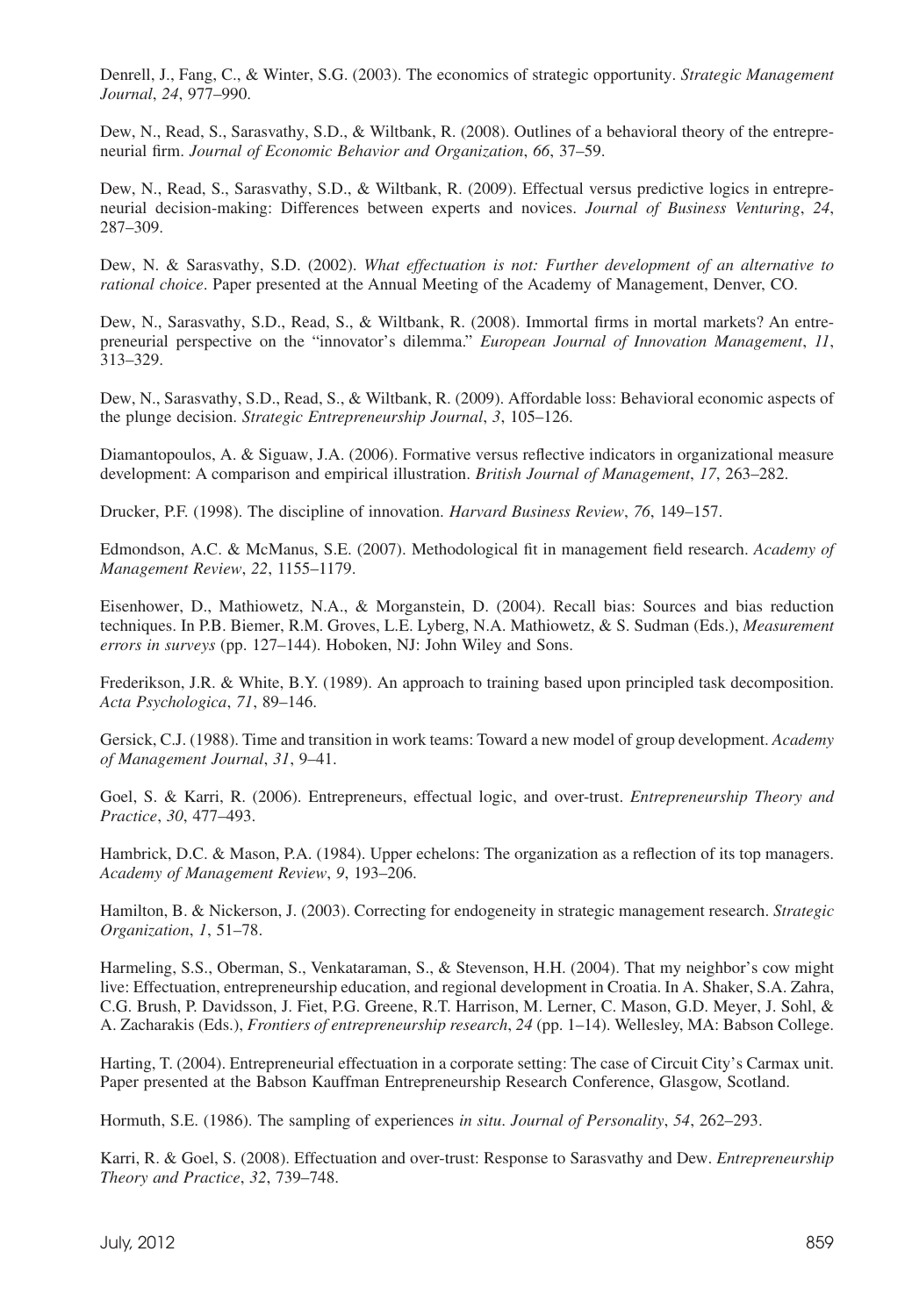MacKenzie, S.B., Podsakoff, P.M., & Jarvis, C.B. (2005). The problem of measurement model misspecification in behavioral and organizational research and some recommended solutions. *Journal of Applied Psychology*, *90*, 710–730.

McGrath, J. (1982). Dilemmatics: The study of research choices and dilemmas. In J.E. McGrath, J. Martin, & R.A. Kulka (Eds.), *Judgment calls in research* (pp. 69–102). Newbury Park, CA: Sage.

Miner, A.S., Bassoff, P., & Moorman, C. (2001). Organizational improvisation and learning: A field study. *Administrative Science Quarterly*, *46*, 304–337.

Morris, M.H., Kuratko, D.F., & Covin, J.G. (2008). *Corporate entrepreneurship and innovation: Entrepreneurial development within organizations*. Mason, OH: Thomson/South-Western Publishers.

Pfeffer, J. (1993). Barriers to the advance of organizational science: Paradigm development as an independent variable. *Academy of Management Review*, *18*, 599–620.

Polivka, A.E. & Nardone, T. (1989). On the definition of contingent work. *Monthly Labor Review*, *112*, 9–16.

Proctor, R.W. & Vu, K.-P.L. (2006). Laboratory studies of training, skill acquisition, and retention. In K.A. Ericsson, N. Charness, P.J. Feltovich, & R.R. Hoffman (Eds.), *The Cambridge handbook of expertise and expert performance* (pp. 265–286). Cambridge: Cambridge University Press.

Read, S., Dew, N., Sarasvathy, S.D., Song, M., & Wiltbank, R. (2009). Marketing under uncertainty: The logic of an effectual approach. *Journal of Marketing*, *73*, 1–18.

Read, S. & Sarasvathy, S.D. (2005). Knowing what to do and doing what you know: Effectuation as a form of entrepreneurial expertise. *Journal of Private Equity*, *9*, 45–62.

Read, S., Song, M., & Smit, W. (2009). A meta-analytic review of effectuation and venture performance. *Journal of Business Venturing*, *6*, 573–587.

Salancik, G.R., Staw, B.M., & Pondy, L.R. (1980). Administrative turnover as a response to unmanaged organizational interdependence. *Academy of Management Journal*, *23*, 422–437.

Sarasvathy, S.D. (1998). *How do firms come to be? Towards a theory of the prefirm*. Doctoral dissertation, Carnegie Mellon University, Pittsburgh.

Sarasvathy, S.D. (2001). Causation and effectuation: Toward a theoretical shift from economic inevitability to entrepreneurial contingency. *Academy of Management Review*, *26*, 243–263.

Sarasvathy, S.D. (2008). *Effectuation: Elements of entrepreneurial expertise*. Cheltenham, U.K.: Edward Elgar.

Sarasvathy, S.D. & Dew, N. (2005). Entrepreneurial logics for a technology of foolishness. *Scandinavian Journal of Management*, *21*, 385–406.

Sarasvathy, S.D. & Dew, N. (2008a). Effectuation and over-trust: Debating Goel and Karri. *Entrepreneurship Theory and Practice*, *32*, 727–738.

Sarasvathy, S.D. & Dew, N. (2008b). Is effectuation Lachmannian? A response to Chiles, Bluedorn, and Gupta. *Organization Studies*, *29*, 239–245.

Sarasvathy, S.D., Dew, N., Read, S., & Wiltbank, R. (2008). Designing organizations that design environments: Lessons from entrepreneurial expertise. *Organization Studies*, *29*, 331–350.

Sarasvathy, S.D., Dew, N., Velamuri, R.S., & Venkataraman, S. (2003). Three views of entrepreneurial opportunity. In Z. Acs & D. Audretsch (Eds.), *Handbook of entrepreneurial research* (pp. 141–160). Dordrecht: Kluwer.